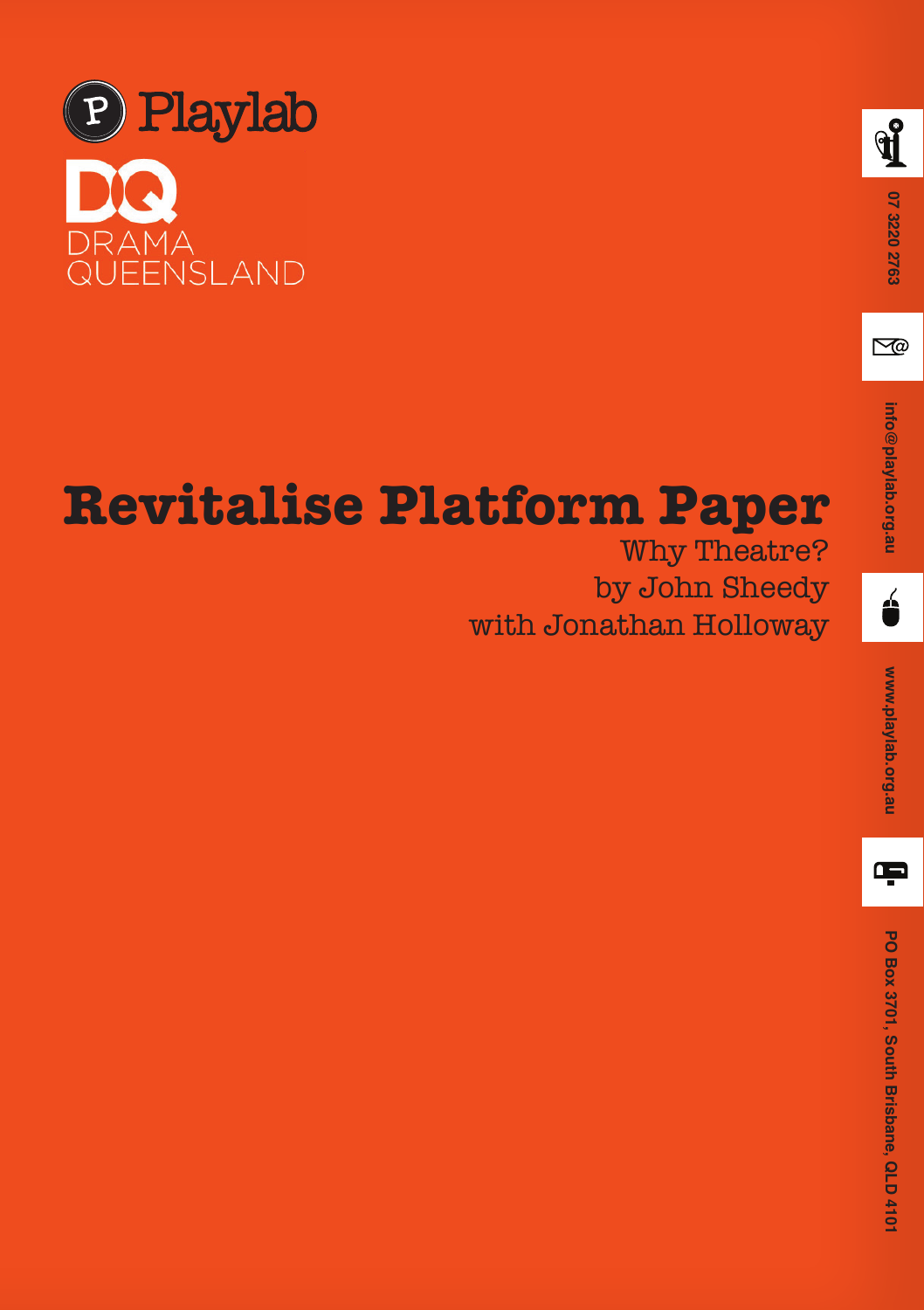# **Revitalise**

### **Platform Paper**

## by John Sheedy with Jonathan Holloway



A Playlab Publication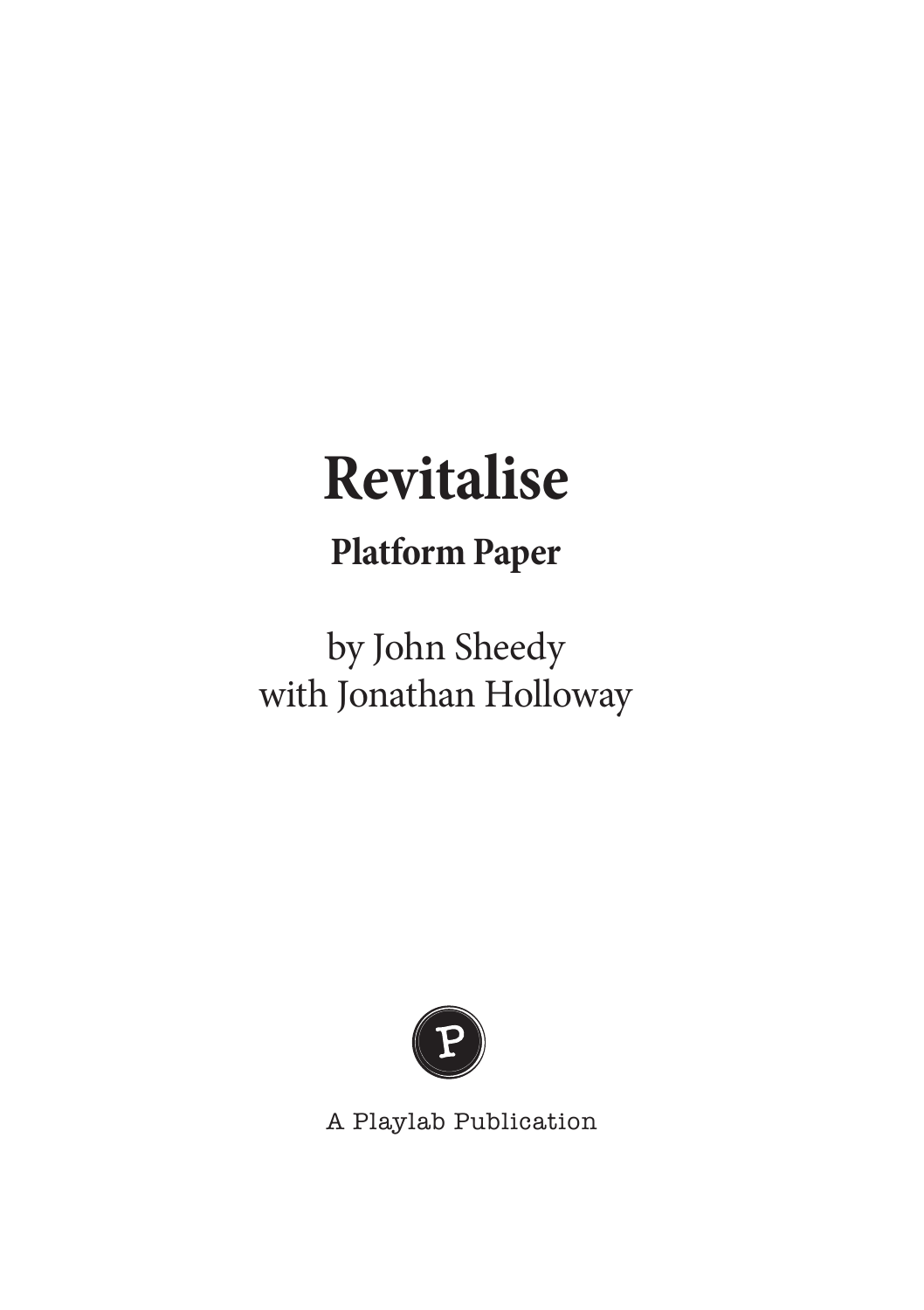### **Publication and Copyright Information**

#### **Performance Rights**

Any performance or public reading of any text in this volume is forbidden unless a licence has been received from the author or the author's agent. The purchase of this book in no way gives the purchaser the right to perform the play in public, whether by means of a staged production or as a reading. Inquiries concerning performance rights, publication, translation or recording rights should be addressed to: Playlab, PO Box 3701, South Brisbane B.C, Qld 4101. Email: info@playlab.org.au

#### **Copyright**

This book is copyright. Apart from any fair dealing for the purpose of study, research or review, as permitted under the Copyright Act, no part may be reproduced by any process without written permission. For education purposes the Australian Copyright Act 1968 (Act) allows a maximum of one chapter or 10% of this book, whichever is greater to be copied, but only if the institution or educator is covered by a Copyright Agency Limited (CAL) licence. All inquiries should be made to the publisher at the address above.

*Revitalise* © John Sheedy and Jonathan Holloway First Published June 2015 by Playlab

General Editor: Alexander Bayliss Copy Editor: Siobhan Bayliss Cover design: Sean Dowling and Ian Lawson

National Library of Australia Cataloguing-in-Publication Data: Catalogue in publication John Sheedy — 1972 –

*Revitalise*  ISBN: 978 1 925338 22 5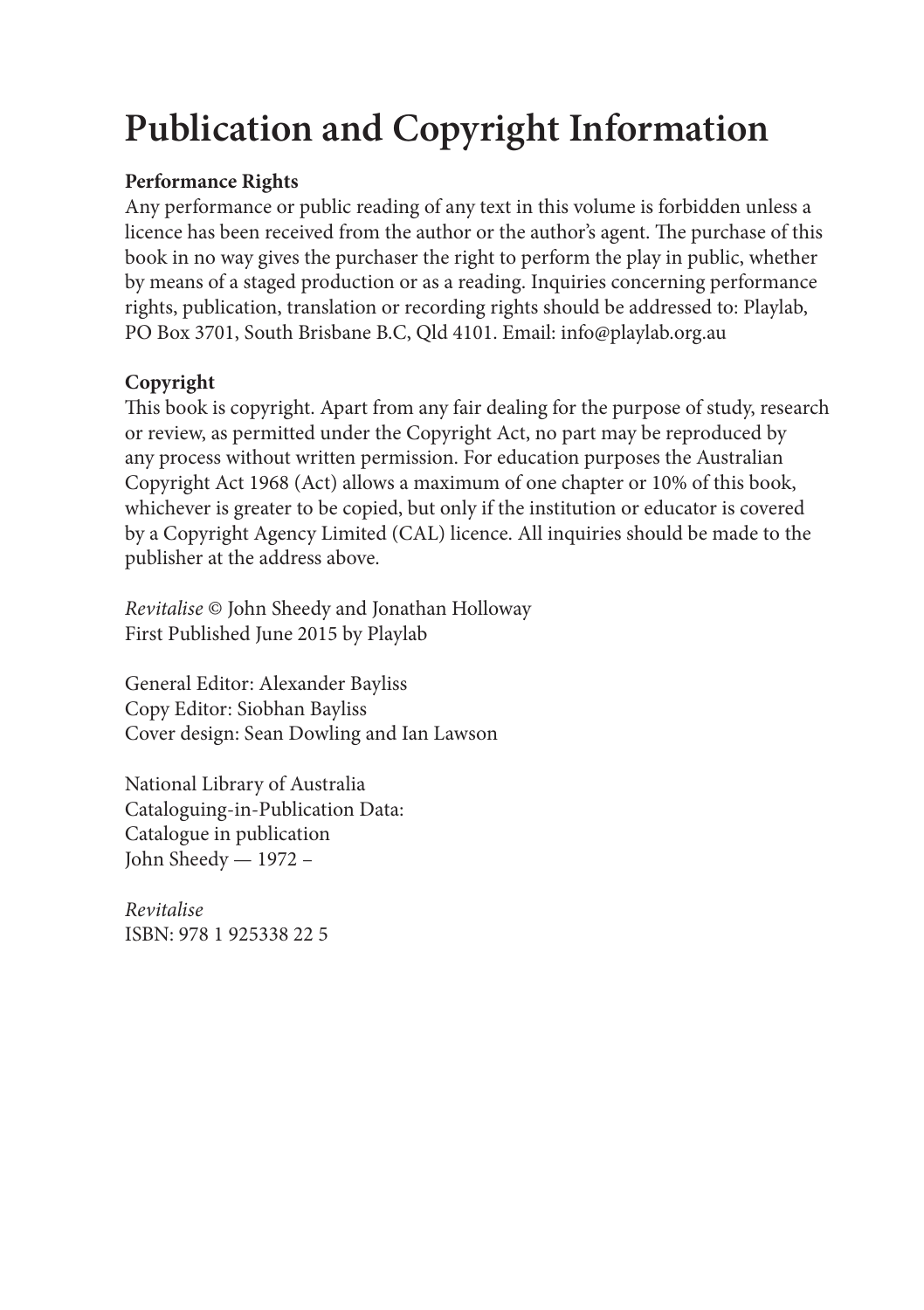### **Contents**

| <b>Revitalise Platform Paper</b> |   |
|----------------------------------|---|
| Biography                        |   |
| Foreword — Annette Box           | 5 |
| Introduction - John Sheedy       | 4 |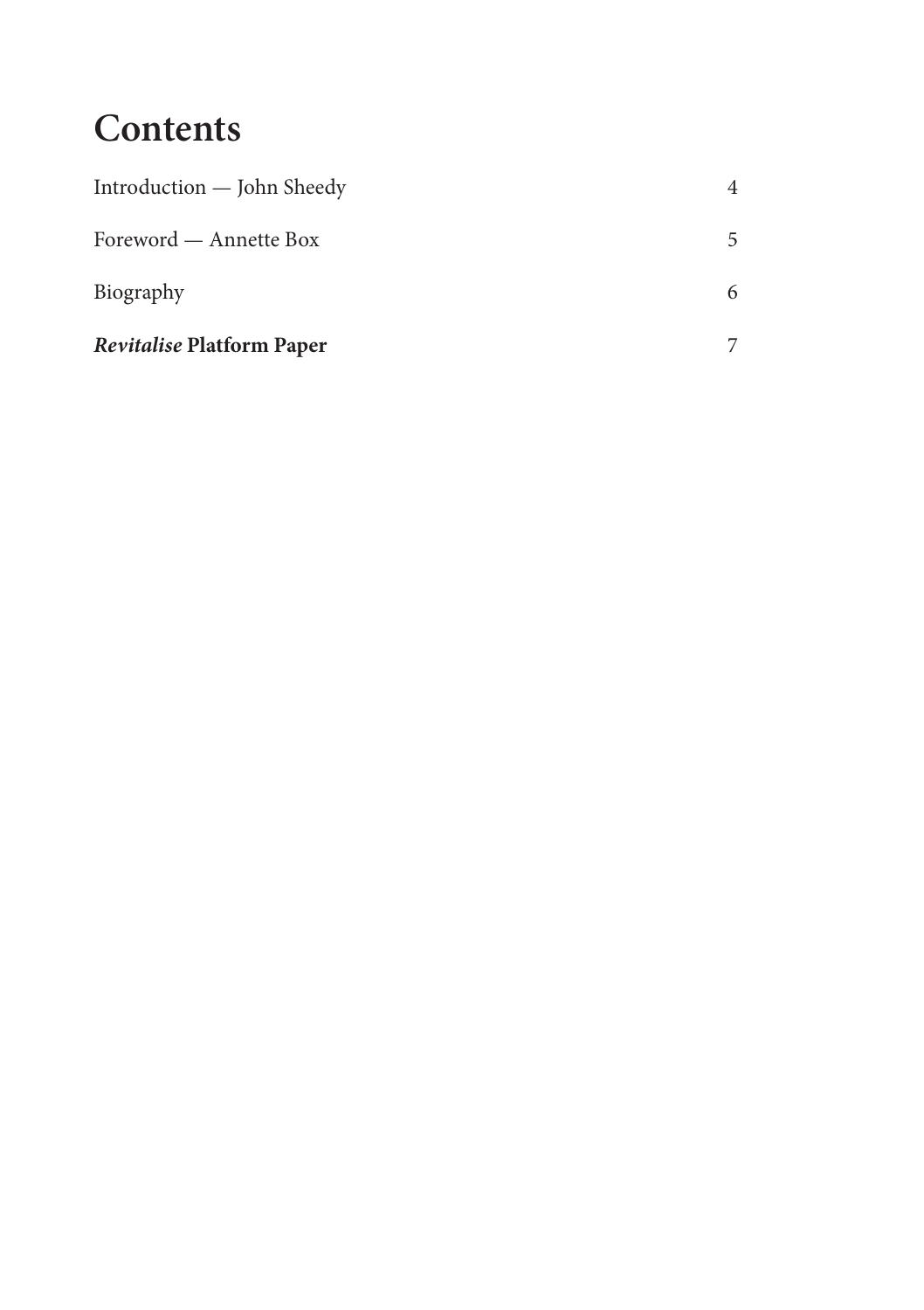### **Introduction**

When I was asked to make a key note speech at the Revitalise conference 2014 and write a paper about theatre for children and young people, the first thing I did was ask my friend and colleague Jonathan Holloway (Artistic Director of the Perth International Arts Festival) to join me on the journey. I make work for young people, and lead a great company, but I find writing about it more difficult than talking about it doing it. Between us, Jonathan and I have directed work for and with young people in two hemispheres, and whilst I am now dedicated to directing it and he is dedicated to programming it, we have many similarities and enough differences to make this an interesting process. What follows is a fluid back and forth of our ideas and words. I think Jonathan and I would agree that anything totally controversial was said by the other person, but we shared the writing and thinking around the bits you agree with.

John Sheedy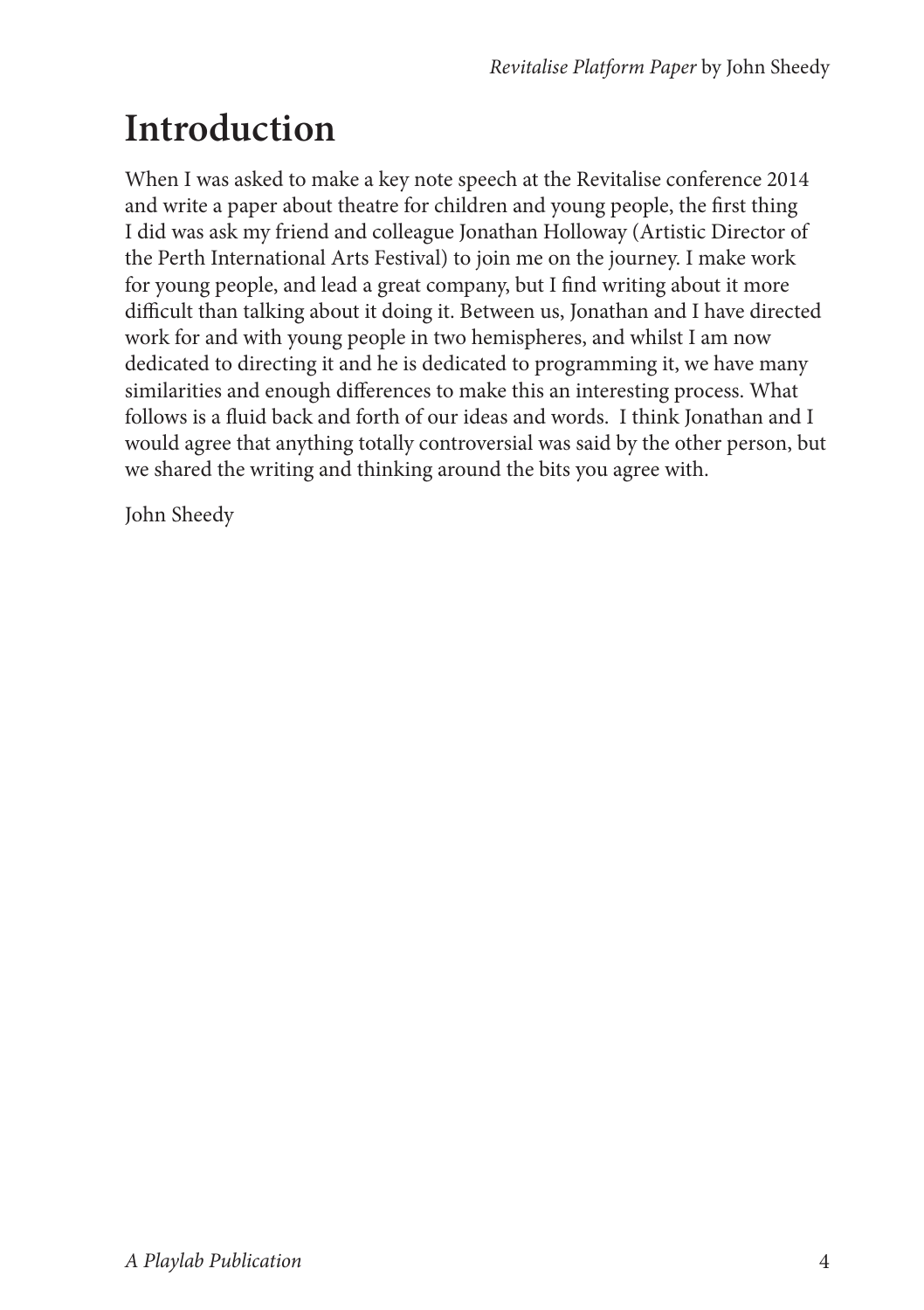

### **Foreword**

In early 2014, our Industry Partners at Playlab approached Drama Queensland about the possibility of using funding which they had successfully acquired from Arts Queensland, to enable us to bring to Queensland an interstate keynote speaker, whose voice we would want to share, with the vision to digitally publish the transcript to enable increased access across regions and over time. After many conversations, Playlab's CEO and Artistic Director Ian Lawson and I settled on a speaker who was not only active in both the Arts and Education sectors, but who was also very quickly building an excellent reputation for creating high quality, provocative and refreshingly new and now work for young people. That individual, was John Sheedy, the CEO and Artistic Director of Barking Gecko Theatre Company in Western Australia.

Sheedy's training and professional history covers many of the big institutions and companies such as NIDA, Belvoir, Black Swan Theatre Company, Bell Shakespeare, Sydney Theatre Company and Griffin and he has won Helpmann and Sydney Theatre Awards. His work at Barking Gecko has seen him undertake some exciting collaborations with John Marsden, Shaun Tan, Kate Miller-Heidke and Opera Australia. However, some of his most imaginative and innovative work is in the verbatim style, in which he fulfills a number of roles including playwright, creator, adaptor and director. For these productions, such as *Driving Into Walls* and *onefivezeroseven*, Sheedy draws directly on interviews taken from teens across Australia, thus honouring their very own voice on stage.

In October 2014 Drama Queensland hosted a special event 'Revitalise' at which Sheedy delivered his keynote address. He effectively aroused the interest of youthful artists, highly experienced teachers, community arts workers and more as he explored the concept 'What's Our New Contract?' as theatre makers and shapers of young people, delved into the realms of WHY we create theatre, WHO we create it for and with, HOW to make it less saccharine, as well as the need for educators and performing arts companies to partner to create work that young people need and deserve. Whether a budding or celebrated theatre practitioner or educator, there will be something to provoke or emote you in this thoughtful and highly relevant keynote, now available to you for free download thanks to Playlab and Arts Queensland, in association with Drama Queensland.

Annette Box President Drama Queensland

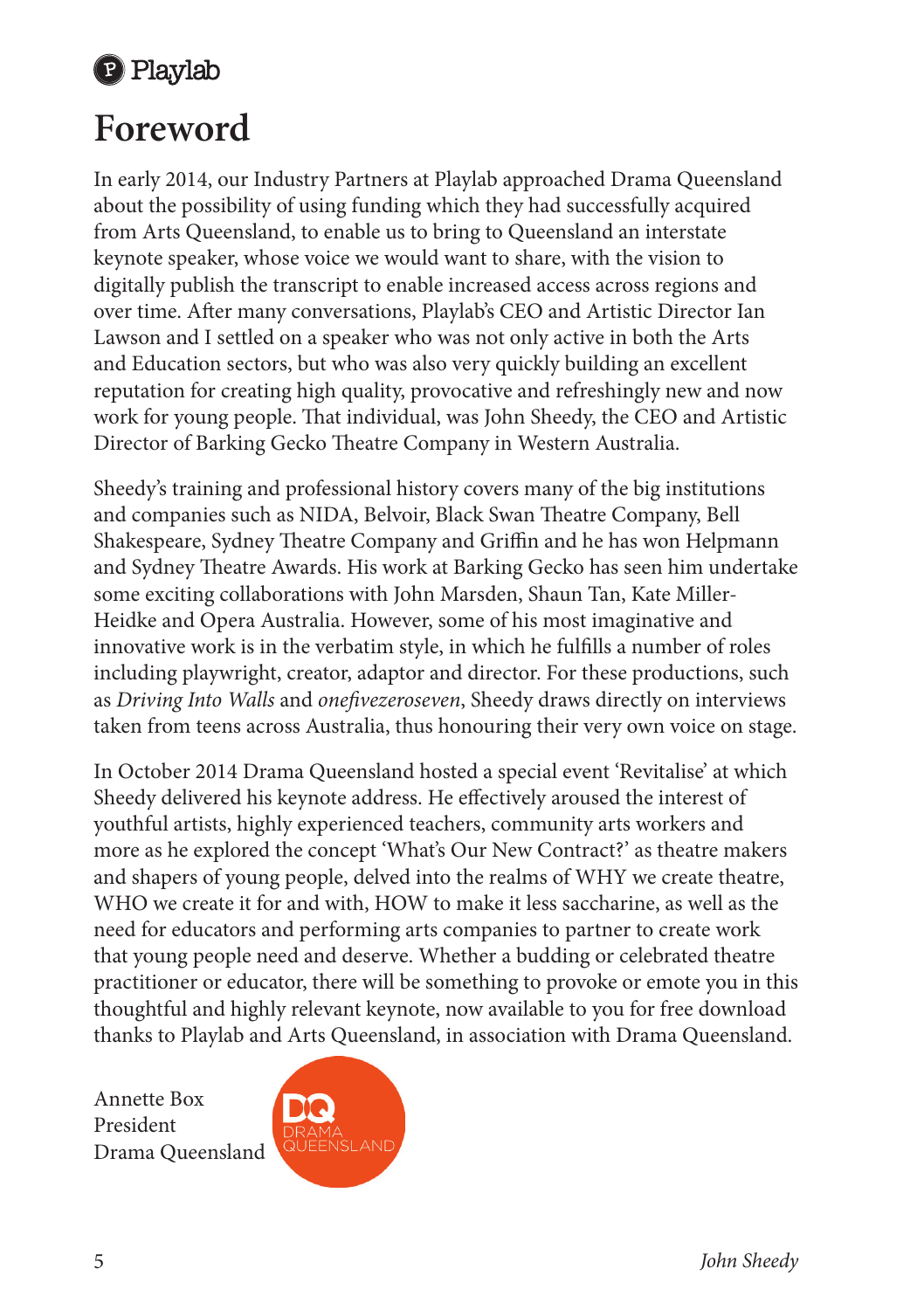## **John Sheedy**



John is a multi-award nominated Australian Director whose work has been staged extensively throughout Australia. In 1998, John completed his Bachelor of Dramatic Art at the National Drama School in Melbourne before completing his Masters of Fine Arts (Directing) at National Institute of Dramatic Arts in 2002. In August 2010 John became the Artistic Director at Barking Gecko Theatre Company, delivering his last season for the company in 2015.

John has a notable career working with some of Australia's most respected theatre companies.

For WAAPA John has directed Richard III, Unidentified Human Remains and Blood Will Have Blood (2011). At NIDA John directed Reg Cribb's The Return, A Midsummer Night's Dream, Who's Afraid of the Working Class, Closer, Attempts on her Life, Hamlet and The Greek Trilogy. For B Sharp, John directed Sarah Kane's play Blasted and Lawrence Mooney's Sink or Swim. John was Assistant Director on The Lieutenant of Inishmore with Neil Armfield at Belvoir Street (2004) and with Julian Meyrick on Doubt at the STC (2006). John directed a critically acclaimed sold-out season of Mark Ravenhill's play Some Explicit Polaroids at Darlinghurst Theatre and Patricia Cornelius' highly successful play Love at B Sharp (2006). Some Explicit Polaroids and Love were both nominated for Best Independent Production at the 2006 Sydney Theatre Awards. John was Assistant Director to Richard Cottrell on Ying Tong – A Walk with the Goons for the Sydney Theatre Company which went on to tour nationally across Australia.

In 2008, 2009 and 2010 John directed the Actors at Work Program for the Bell Shakespeare Company touring extensively to schools across Australia. For Parramatta Riverside, John directed Suzie Miller's All The Blood And All The Water and the highly acclaimed Far Away for Black Swan Theatre Company before directing the world premiere of the new musical Risky Lunar Love, by Luke Milton at Sydney's CarriageWorks. In 2008 John spent two months in New York assisting Edward Albee on a workshop of his new play Me, Myself And I, before working with Cicely Berry at the National Theatre in London. For Griffin Stablemates, John directed Tiger Country and in 2009 Neil LaBute's The Distance From Here. John also collaborated with Ross Mueller on a new production entitled This Highway Home with a creative workshop held in 2010.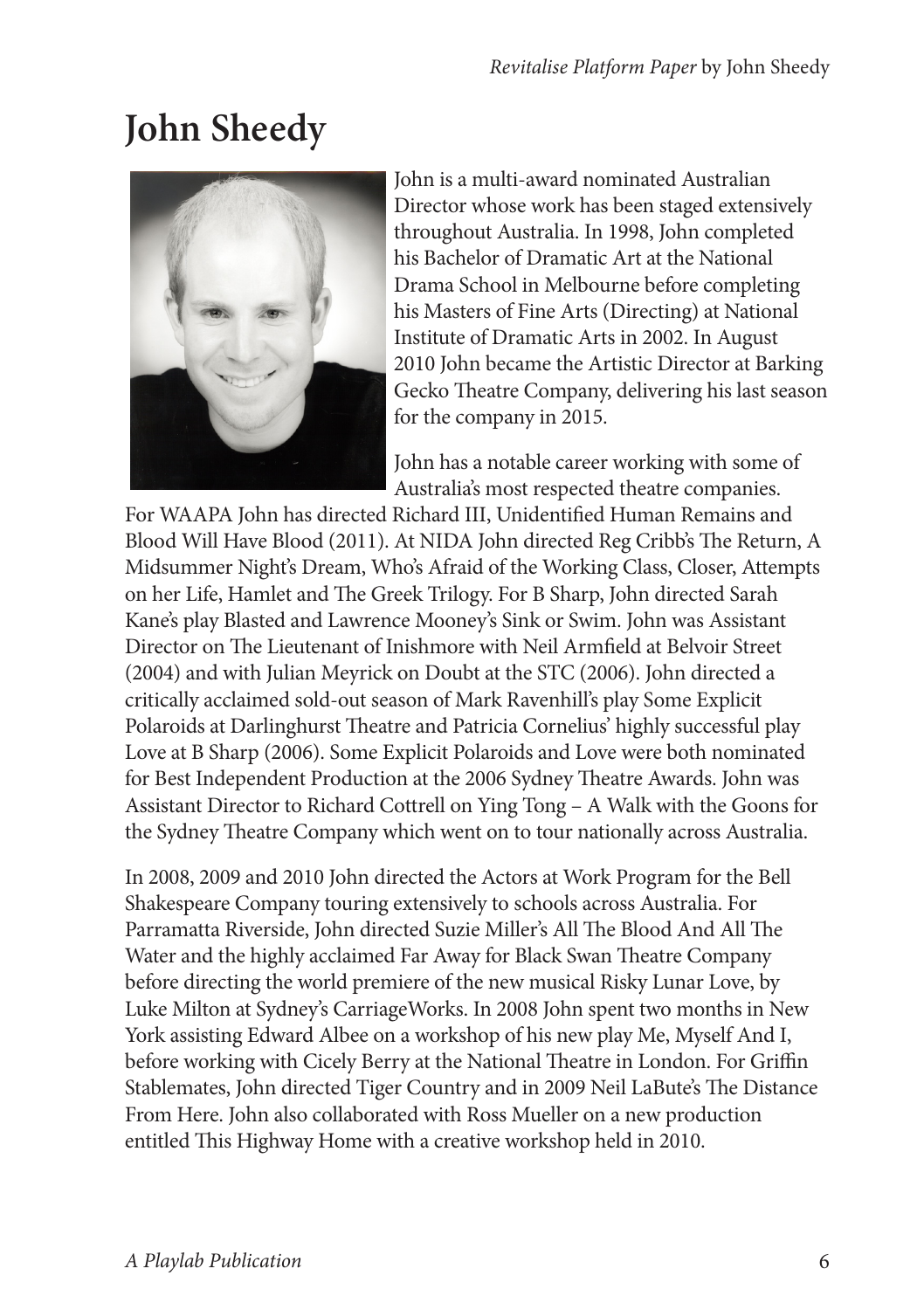

'In his first season as the Artistic Director of Barking Gecko Theatre Company, John wrote for the stage and directed The Amber Amulet adapted from Craig Silvey's children's book, which premiered in 2011. In the same year, John directed a stage adaptation of Shaun Tan's children's book The Red Tree, which was adapted by John with designer Gypsy Taylor and premiered at Barking Gecko Theatre Company in 2011 and re-produced for the 2012 Perth International Arts Festival. In 2012 he also directed Susie Miller's Driving Into Walls for the 2012 Perth International Arts Festival. Following the success of Driving Into Walls, the production toured to the Sydney Opera House and Parramatta Riverside Theatre in June 2013. In 2013, John has directed Hamlet as part of a multiyear partnership with the Western Australia Academy of Performing Arts. In addition he adapted and directed Wolf Erlbruch's children's book Duck, Death And The Tulip as part of the 2013 Perth International Arts Festival and directed an adaptation by Tom Holloway of Colin Thiele's Storm Boy, as a co-production with the Sydney Theatre Company. In 2014, John Sheedy and playwright Suzie Miller returned to Perth International Arts Festival with a sequel for Driving Into Walls called onefivezeroseven, whose script was drawn from interviews with teenagers across Australia, and later in the year John directed the NIDA's 2nd year acting students in The Greeks and a sold out season of Kate Mulvany's adaptation of Craig Silvey's best-selling novel Jasper Jones.

In 2015, John Sheedy adapted and directed The Rabbits, a co-production of Opera Australia and Barking Gecko Theatre Company presented by the 2015 Perth International Arts Festival featuring Kate Miller-Heidke. Later this year, Storm Boy will be re-touring with the Sydney Theatre Company and The Rabbits will be presented at the Melbourne Arts Festival.

Under his direction, Barking Gecko Theatre Company has been nominated for seven Helpmann Awards, including Best Children's Presentation for The Red Tree and Storm Boy. In 2014, John won Best Director at the Performing Arts WA Awards for Storm Boy and Duck, Death and the Tulip. He has also been nominated for Best Director at the 2015 Performing Arts WA Awards for Jasper Jones and onefivezeroseven. In 2015 John delivers his last program as Artistic Director of Barking Gecko Theatre Company.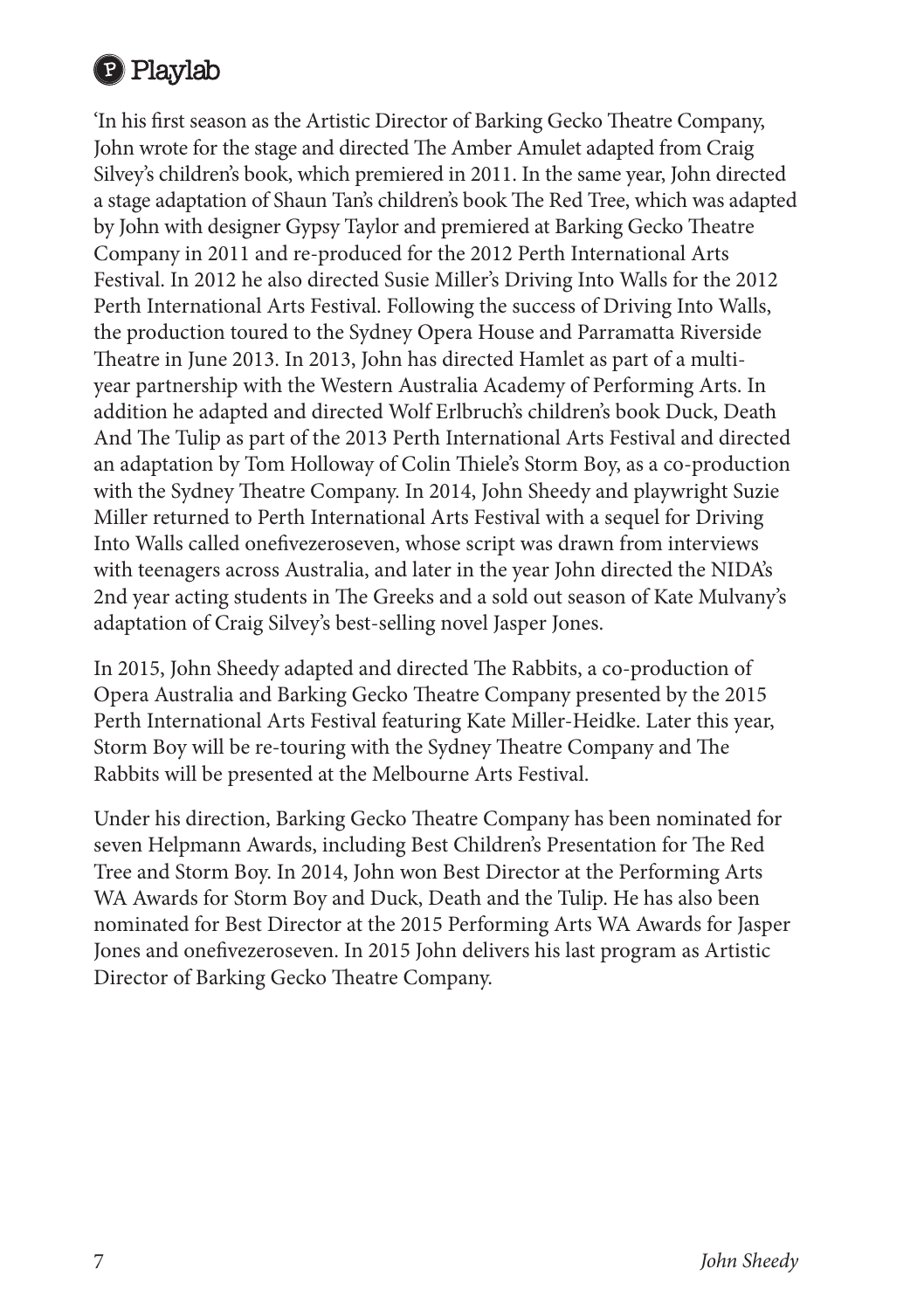### *Revitalise* **Platform Paper WHY THEATRE?**

Before we discuss theatre for children and young people, let's just recap on the basic question: why theatre? What does it do for us? What should we demand from it?

There are four main areas of theatre: theatre as process, theatre as entertainment, theatre as art and theatre as space for social exploration.

Theatre as process is a wonderful and an extraordinary thing. I started, like so many I know, in youth theatre. For me it was magical and transformative. I learned about confidence and performance, I learnt about storytelling and emotional range and most of all I learnt about social interaction and discipline. My behavior, cognitive capacity, memory and social skills improved dramatically and that would have unquestionably made me a better academic student if it hadn't also distracted me from maths and the other six core competencies (aside from English) in favour of messing about in theatres.

In my first year out of drama school I did what I think of as my fourth year of training, working as a theatre practitioner in "Theatre In Education" situations. Theatre In Health, using theatre and role play to train nurses in dealing with complex physical and mental health care, preparing them for their own, very different type of theatre. Theatre In Prisons, leading Shakespeare workshops with inmates in which everyone wanted to work on the most murderous play they knew (*Macbeth*, obviously) in the most amusing and gory ways they could, and through which they openly explored their own personal experiences of criminality, social boundaries, ambition, bloodlust, the nature of criminality and their stories and weaknesses. Theatre In Education, worked in schools using theatre to unlock issues of bullying, single parent lives, high expectations and the nature of growing up in the 21st century.

Theatre as process focused on the participants and those involved. Now, I'm also sure that the director of my first youth theatre production thought he was making great art and exploring the dark underbelly of *Charlie And The Chocolate Factory*, but for me it was all about process.

By theatre as entertainment, I mean that half of the Helpmann Awards ceremony during which my colleagues and I have no idea what is going on and for which I will probably never be given an award, even in error. That two thirds of the theatrical fare in the world which brings pleasure, re-affirms life, satisfies huge audiences. I see none of this as a bad thing, and it plays a huge role in our world and in building audiences.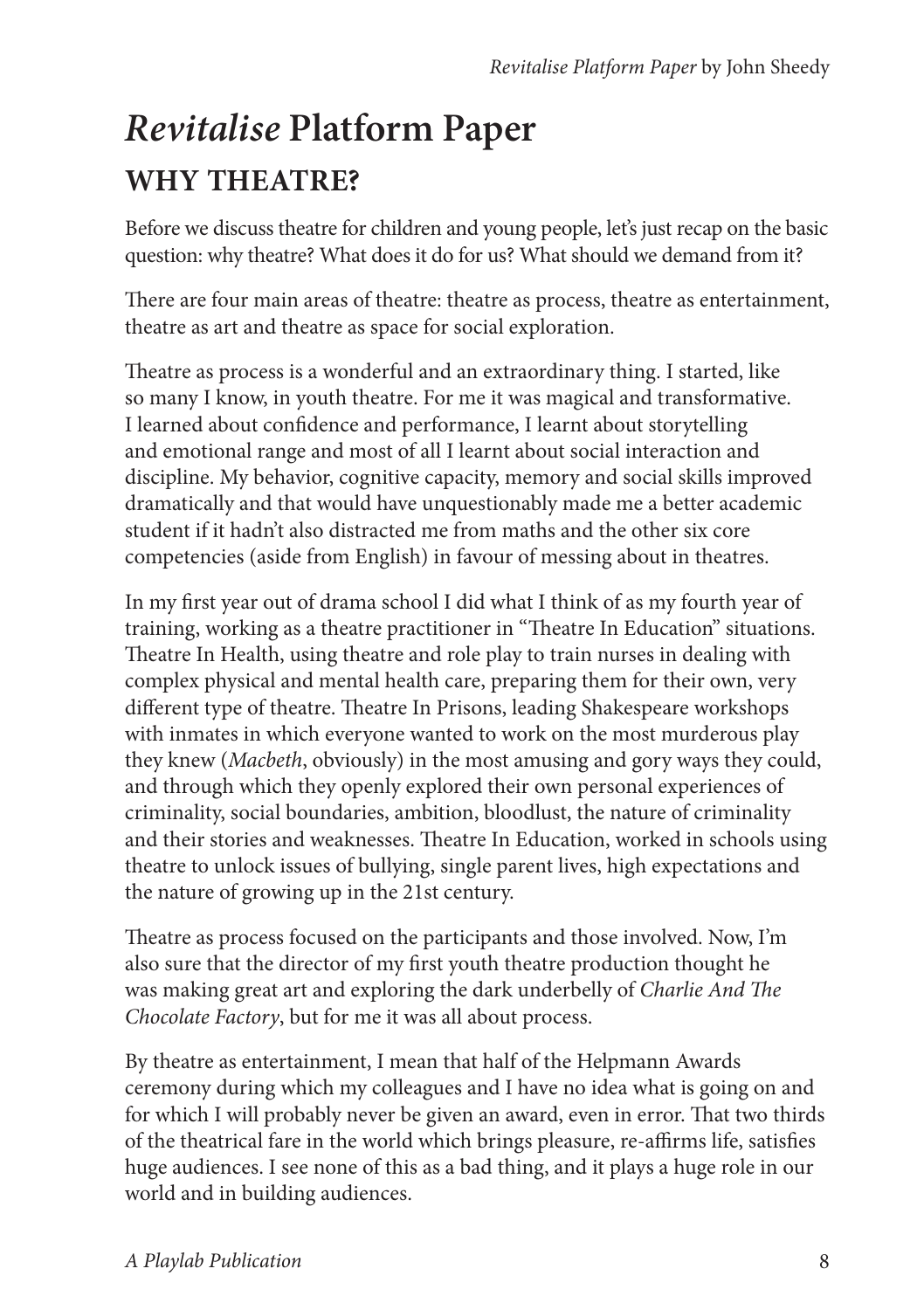

Theatre as pure art is fairly rare in terms of home-grown talent in Australia, and when it emerges it rapidly boards a plane for Berlin. The visual and image inspired beauty of the theatre made by Barry Kosky, Robert Wilson, James Thierree and Ariane Mnouschkine is as natural to Australia as throwing some foie gras on the barbie, and so it lives where all such strange anomalies live, in the dark recesses of International Arts Festivals. Whilst non-literal circus and dance flourish here, theatre is expected to tell a story, be writer driven and have literal performances at its core. Theatre as pure art shares Mark Rothko's and Georgia O'Keefe's ability to allow us to transcend the day to day, to see the world around us with greater clarity and a changed focus. It short circuits our thought processes and hits us in the very centre of our beings, in a way that is deeply affecting.

The oldest and, arguably, the most important form of theatre in the world is theatre as space for social exploration. This is where, for thousands of years, the community has gathered to watch stories be played out in front of us. It's purpose and form has not changed dramatically since the Ancient Greeks. It is the place where we can work through the unimaginable, and our proxies can stage the unsayable. It is the safe space, limited by time and space, in which pandora's box can be safely opened. From Sophocles and Euripides, through Marlow and Shakespeare to Churchill, Crimp and beyond, playwrights have sliced open society and operated on what they found, they have seen the skull beneath the skin. They've made us laugh, they've surprised and shocked us and they have taken us on epic journeys. They have explored the most difficult and taboo subjects in the most imaginative ways, shown us the most unspeakable acts so that we don't need to experience them for real. They have debated every possible subject matter, shone a spotlight on every corner of society from our leaders to our losers.

In doing this they have allowed us all to think together, experience momentous subjects without having to actually experience them. Many of us will at some time in our lives be touched by murder, incest, betrayal, homicidal feelings, depression, madness, suicide and the supernatural, and seeing *Hamlet* increases our vocabulary around these things, builds our emotional memory bank, allows us to work through our understanding of all of these subjects. The play's the thing, but it is only a play. We should of course be frightened by false fire — that way we know how to react when we approach real fire.

Of course, very little theatre is pure to one of these drivers. *Warhorse* worked because it combined entertainment with message. Our leading theatres flit between these four impetuses in most productions. The starting point for the most entertaining work is often high art, and vice versa. But, these four forms of theatre — theatre as process, entertainment, art and social exploration — can be aimed at any age of audience, but their purpose and outcome are at their most potent when we are working with children and young people.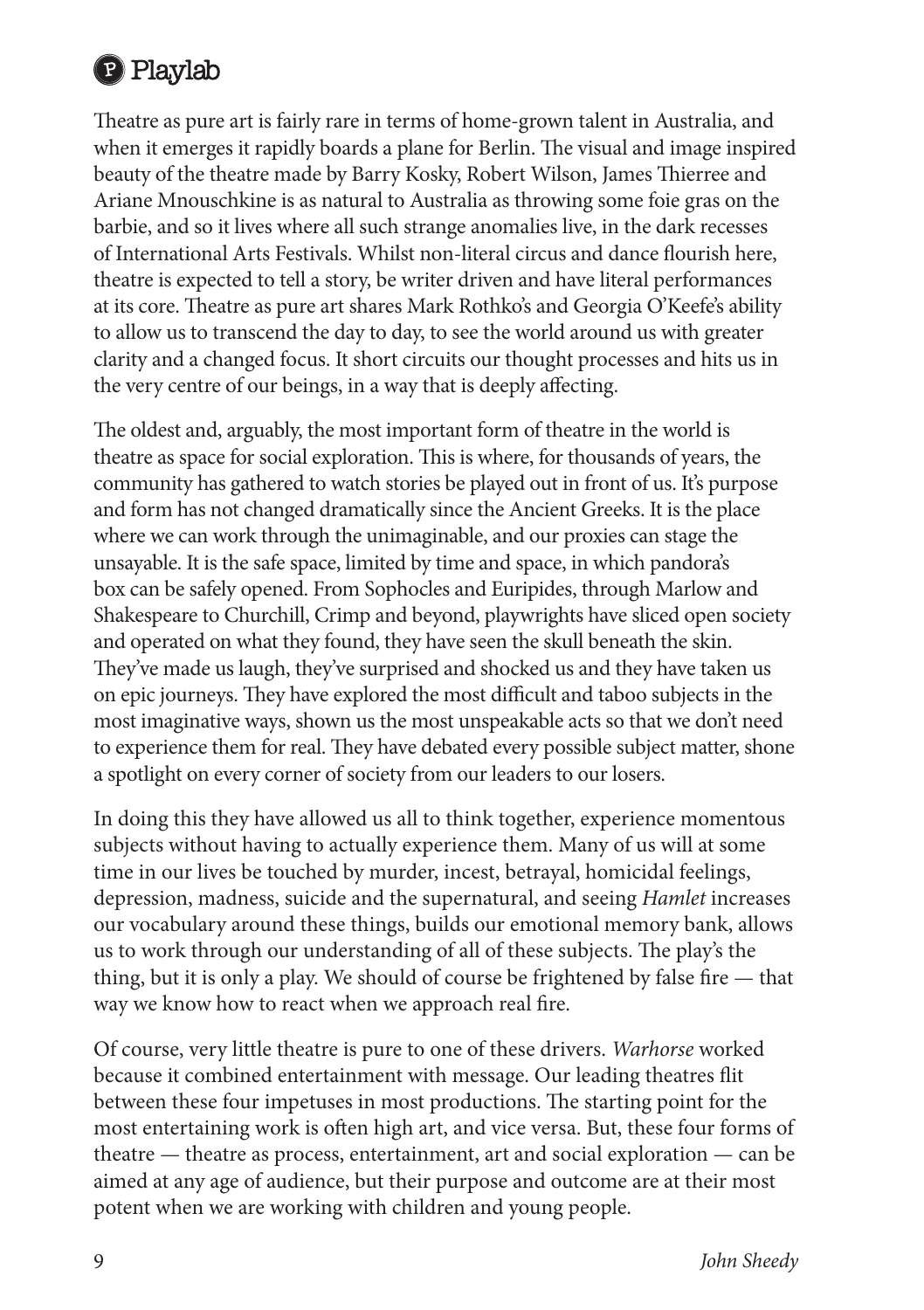#### **WHO ARE WE DEALING WITH?**

It is too often said that the reason we should make and program work for young people is that they are the audiences of the future, that we are investing in the next generation of theatre-goers, that we need to build a theatre-going habit. It is true that these are all outcomes, but they are by-products of bringing young people to theatre, they are not the primary reason for doing it. The primary reasons for making theatre for young people are the same as for adults, yet distilled, intensified.

The reasons for making theatre for young people is not to create the audiences of the future, but to satisfy the audiences of today. I simply don't accept that an audience of children has less validity or value than an audience of adults. They do have a couple of things against them: they don't vote, which makes them less important to politicians and policy makers. They don't buy as many products, so they are less important to most sponsors. They don't fill out forms or write in the comments section of websites, which screws them with funders and the media. And of course the main difference between adult audiences and audiences of young people is about \$50 per head per show, which makes it pretty tough to square with boards and finance departments. It costs me more with every single stakeholder or supporter to make the case for work for young people than it does work for adults, but the truth is this:

… the impact and benefits of work for young people are multiplied by our ability to provide context, experiences, life lessons, and a reason to be a better person for people at an impressionable age.

I don't, personally, make theatre for young people because they are the audiences of the future. I make it because they are the stakeholders of the future, they are the sponsors of the future, they are the media of the future, they are, in every way, the future. One day, and not in the too distant future, I will be reliant on them to make the world in which I, as an old geezer depend. They will shape the world for my godchildren and great godchildren. The fact that they will be the audiences of the future will be the smallest part of what they are and what we expect from them. They will own and run the world, so anything we can do to help them be better prepared is vital.

All of that is easy to say, but they are also complete fuckers to make work for.

Making work for them is way tougher than making work for adult audiences. They are the most painfully honest audience on the planet. Bore them and you lose them. Patronise them and they'll destroy you. Excite them and they will explode and you have the incredibly tough task of re-gaining their focus. Challenge them and validate them and entrance them and they'll be loyal to you for the rest of their life, or until the very next moment you let them down, whichever comes first.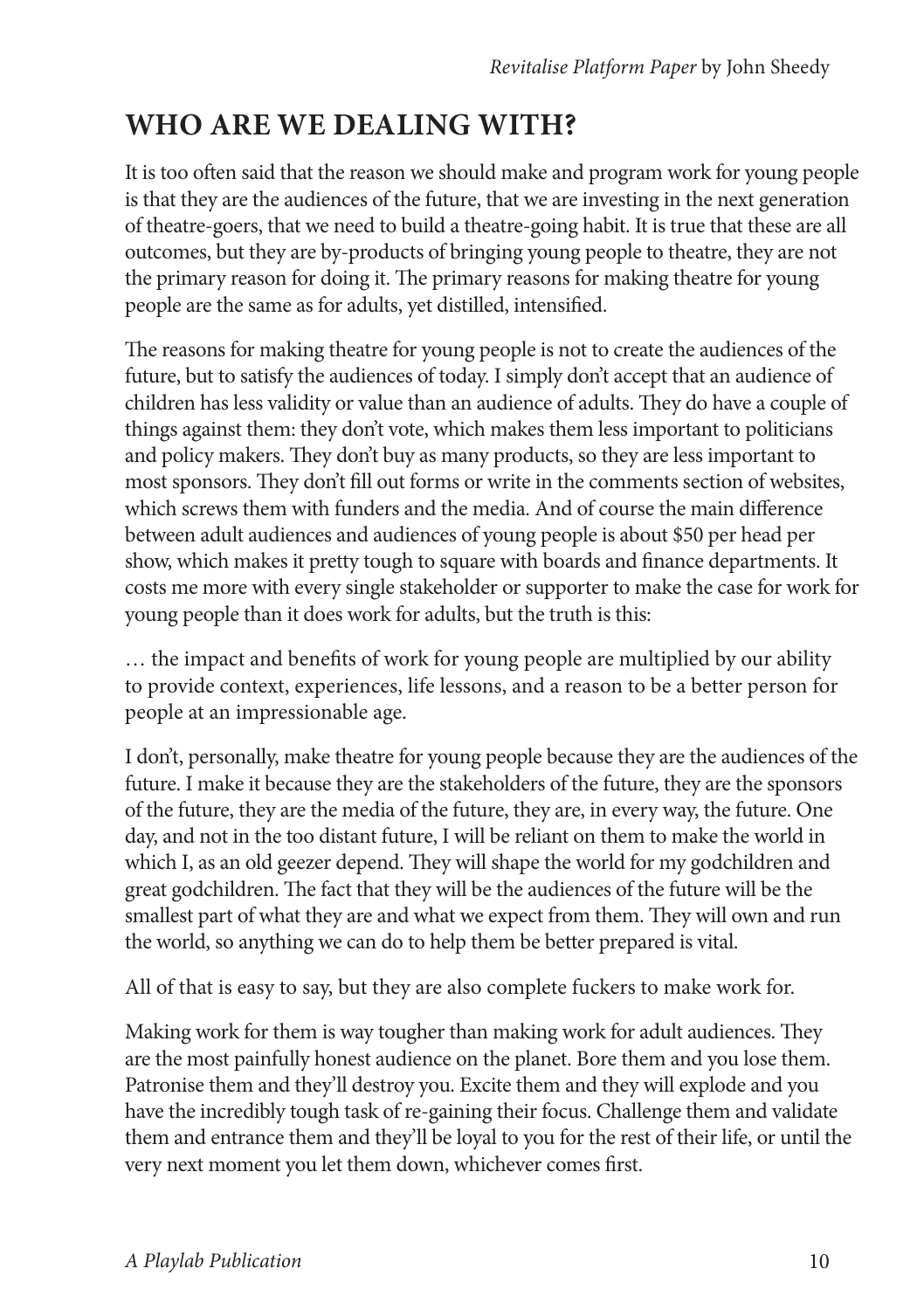

There is also the responsibility involved in making work for them. You are tampering with innocence. You are treading softly on dreams. You have huge responsibility without any power, which means everything you do is mediated through the gatekeepers and guardians who are — quite rightly — there to protect them.

Seriously, why bother?

Children and young people are the main protagonist of any show we present. Because their reaction will go one way or the other, and that will effect the action in the room and the dialogue afterwards. As adults, whether theatremakers or the carers of the children, everything we see we feed through the lens of the children in the room. We colour it to our understanding of the situation, and if we are skilled and smart, that will guide us to make appropriate work. But if we are overprotective or make the wrong assumptions we deny the children the quality and depth of experience that they need to build resilience and inform their value system.

Most children and young people see a limited amount of theatre, and so they do not have the ability of the people in this room to walk out of a show and say "that was a shocker, that was badly directed and terribly acted". They so often just say "I didn't enjoy that, so theatre is not for me".

Of course, while we are making work for children and young people, in order to get them to the theatre we have to work through those whose job it to protect and support them.

So often the shock in taboo work starts not with the children or the performers, but with the parents and the teachers. We all remember the verbal chuntering and sudden burst of cleaning up around the room from our mother when, as teenagers, we'd all be sat on the sofa watching a film and slight nudity came on the screen. When we presented *Driving Into Walls* — our first installment of a theatrical trilogy based around interviews and confessions from teenagers in the 2012 Perth International Arts Festival, we had a guaranteed point in the show where 2 or 3 schools would promptly march their protesting students out the theatre and back on the bus. What point could that of been? What on earth happened on that stage to cause such a knee jerk reaction? Kissing and sexuality, oh and lets add underwear into the mix. Apparently, teenagers would never honor their curiosity and desires by stripping down to their bare essentials and explore each other in a lengthy pash off. What was wonderful about these walk outs was that the students who were denied the experience and validation, came back in groups independently of the school not once but twice and Facebooked, blogged and Tweeted their riotous approval.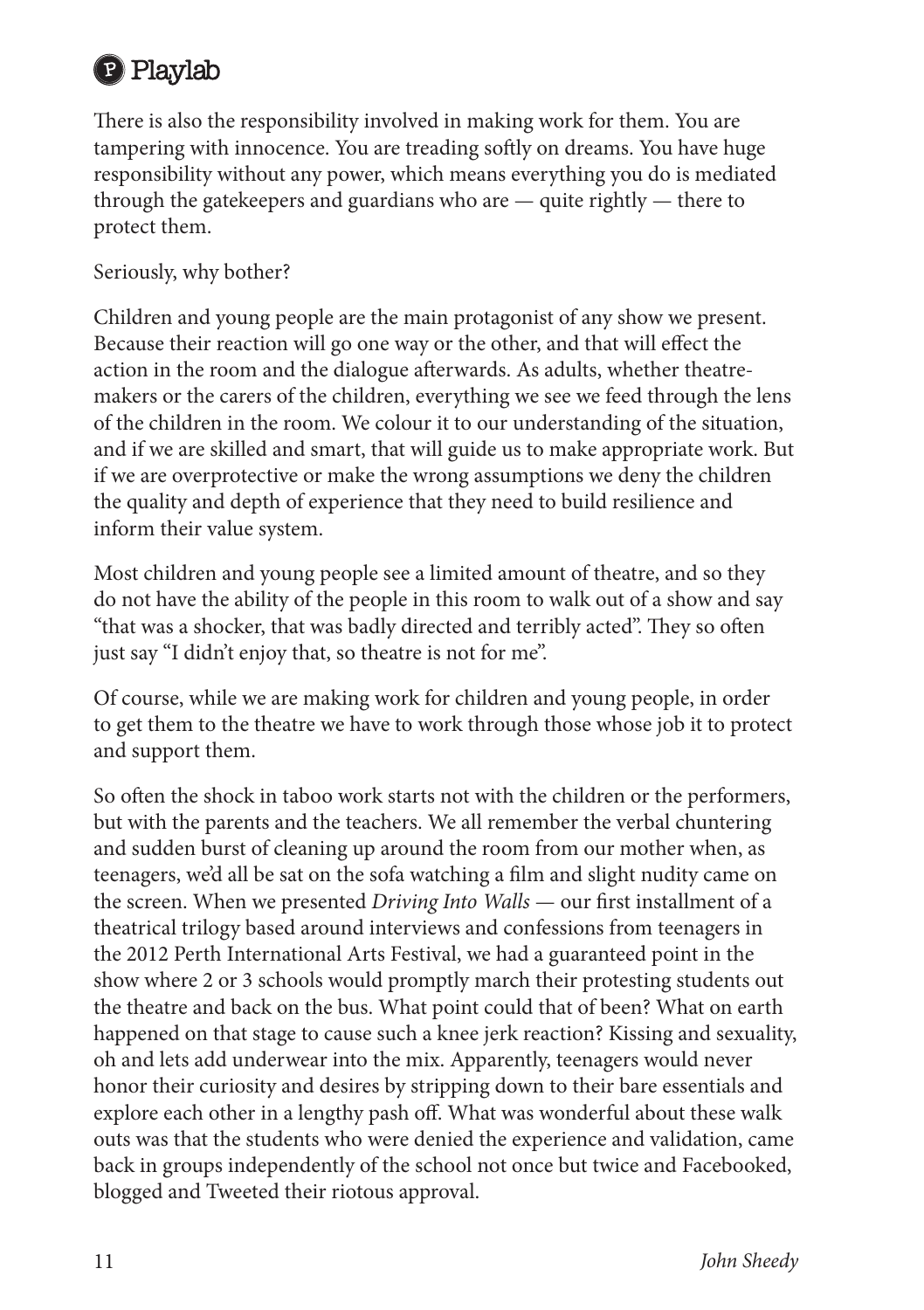Teenagers are another ball of wax altogether, but we'll deal with them later.

The job of adult audiences in theatre for young children is not to protect the child or explain the story — that is our job as arts professionals. Their job is a servile one: to drive the real audience to the theatre, to buy it a ticket and some organic confectionary and not get in the way. Of course, if we are doing it right, there is always the outside chance that the chauffer could learn a little something too.

#### **WHAT WE MAKE : CUTTING DOWN ON SUGAR**

Given all of that, is it any wonder that too much of what we feed children in theatre has too low a common denominator?

Taste and flavour are less subtly experienced by most children than by most adults. Drive by Hungry Jacks, Subway and Boost Juice and you'll see more young people than you will in, say, your local salad bar.

This is absolutely reflected in our theatre. Too much of what children are fed in theatres is fast food, a sweet or salty confection that gives them a quick hit, fires them up but rapidly leads to a crash and leaving them empty too quickly.

Now, move away from the commercial and the small scale, and the stories which fuel our books and theatre for children and young people have always walked a difficult line, and rightly so.

The starting point for the very best theatrical idea is often a very short story or narrative in which life itself is at stake. The shorter the story the better, the better the story the more compressed are its ideas. This core simplicity leaves room for digressions and diversions, so that we as theatremakers can apply our own watermark to the final work.

I find it most wonderful when I am fascinated by a story, and am then forced to convey both that fascination and the broader history and context. When this goes well I spontaneously unlock what the initial fascination was — so often that delicate point in myself where this story originally snuck in — and then I realise what I want to acknowledge and change. The stronger the spark, the stronger the work, hence it is ideal if life is at stake, even if the audience is mostly children.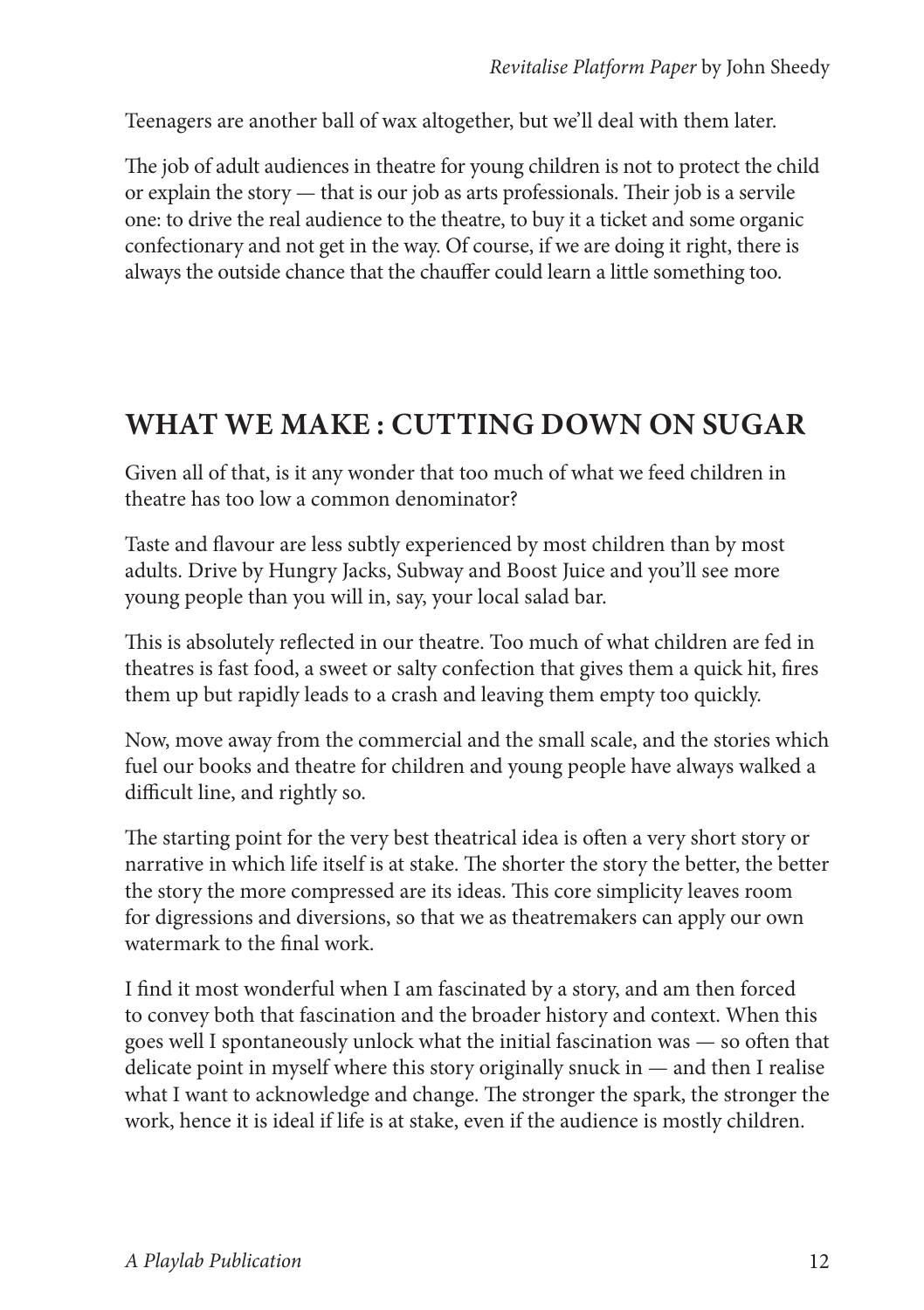

Hans Christian Anderson's fairy tales have been translated into more than 125 languages and have become culturally embedded in the West's collective consciousness, readily accessible to children and often their first experience of storytelling. Anderson's tales present lessons of virtue and resilience in the face of adversity. They are educational and entertaining, complex and simple but never dumbed down.

The Brothers Grimm went even further with their tales for children; they taught us that a story could be cruel, lethal and infinitely sad. These old fables all harbor a dark undercurrent that is rarely published today. Wicked stepmothers and poisoned apples, young women locked in towers, little girls breaking and entering, helping themselves to what's on the table, vandalizing the furniture and taking naps in strangers' beds. Ugly stepsisters reducing the adopted sister to house slave. Giants eating little boys, trolls hiding under bridges threatening to eat anything that attempts to cross to greener pastures and ducks being outcast for being different. Young siblings threatened by a cannibalistic witch living deep in the forest in a house constructed of cake and confectionary, who are forced to save their own lives by tricking and murdering her. Stories that are simple and short, but loaded with terrifying circumstances and outcomes, offering the strongest emotional experience. Best of all? Most of the time they were read in bed just before you were about to drift off to sleep, perfectly timed to let these gory little tales settle into your subconscious.

#### **EDUCATION AND PERFORMING ARTS COMPANIES**

Creative thinkers make innovative leaders, in all fields. Creativity and the arts are at the heart of all the world's greatest cities, almost all of which have great theatres and arts opportunities.

Whilst some of my best friends are mathematicians, I believe, broadly speaking, that most of us would be happier if we were to find ourselves sat next to a theatre maker at a dinner party than a statistician. I'll also go out on a limb and say that when trying to woo someone, we are more likely to do so to the strains of Beethoven or Bon Iver than Pythagoras or Ben Yandell.

I say this not to diminish the extraordinary role of numbers or the brilliant, lively people who use them, but rather to emphasise the extraordinarily important role that creativity and the arts play in our lives. It is often said that music lessons make children better at maths.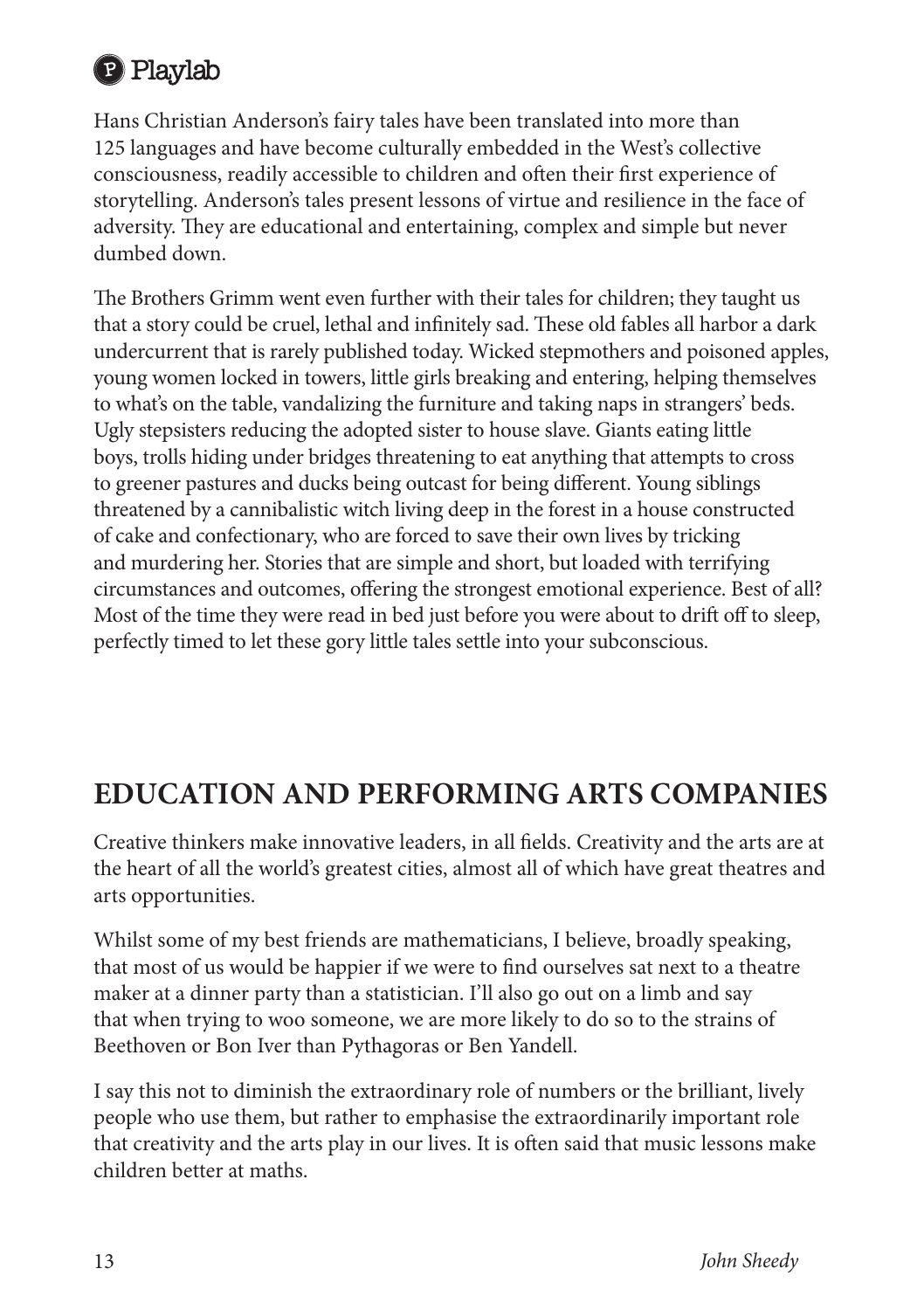They do, but they also make them better at music, and conversation, and lateral thinking, and pattern recognition, and — dare I say it — at wooing people. Not better than mathematicians I hasten to add, just better than they would be if … you get my point.

It is a well acknowledged fact that children are born creative. The challenge is not educating them into creativity but ensuring that we don't educate them out of it. Creativity is nurtured in the home, in schools, through play and then work. Einstein said "Logic will get you from A to B. Imagination will take you everywhere", and it is this thinking that underlines the essence of creative learning.

Two key facts. Firstly, our education system is still built around the same ten subjects as 150 years ago, around the time of the invention of steam. Many of them stay vital, but the balance of the curriculum does not reflect the shift towards technology and the knowledge economy which is so vital to growth.

Secondly, 20% of the jobs that will be done in five years by people leaving school today haven't even been invented yet, or so a statistician told me, at a dinner party.

Our companies employ the best people, the most creative people, and not always just with a view to the job they are doing immediately. We increasingly have portfolio careers, and flexibility is the essence of personal success.

There was recently a study that said that about one third of arts in schools does more harm than good. Learning the violin from a bad teacher can put a kid off playing music for life. Sitting and reading Shakespeare is terribly dull. It was intended to be lively, inventive — the man invented more than 1,700 new words, so don't tell me it wasn't as modern language as anything at the time — and most of all it was intended to be performed.

1,700 new words.

Just a few are … advertising … assassination … bedroom … blanket … champion … eyeball … moonbeam … outbreak … stealthy … unreal … wellread … lonely … luggage … label.

My points about theatre in an education context — and Shakespeare in particular — is firstly the need to make it live. Make it physical. Get it up on it's feet.

Secondly, this is way more important than we are giving it credit for. The value of our performing arts companies in the education system is a social one yes, but it is also an economic imperative.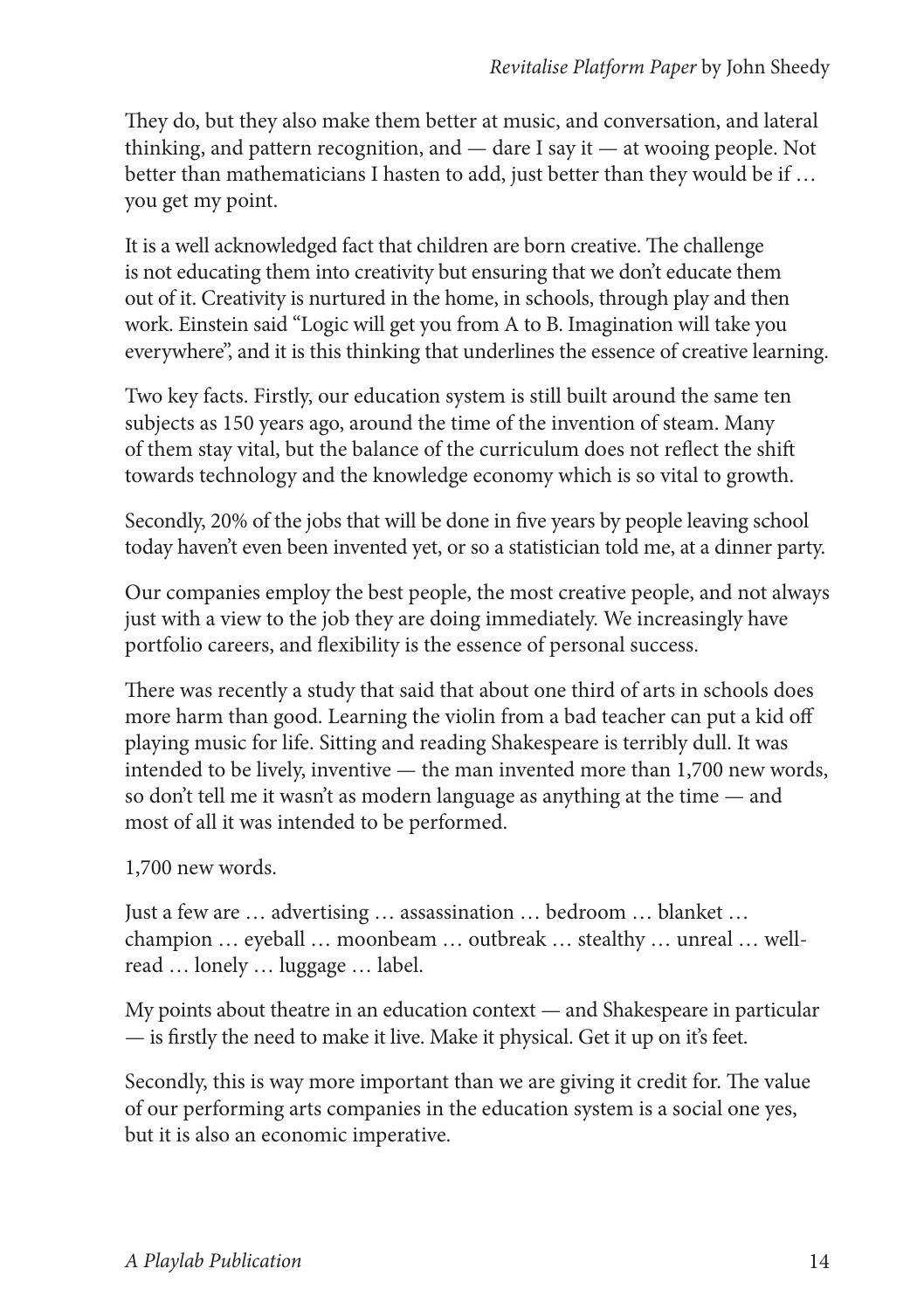

#### **THREE PERTH CASE STUDIES**

Now, there are those bucking the trend of sickly sweet theatre, and several of them come from my current hometown. I will be honest and say that I was as surprised as anyone when I woke up one day to discover I was living and making theatre in Perth. I never, as a child, turned to one of my mothers to announce that one day I would be mining at the coalface of art in Perth, the Jewel of the West.

But in Perth I am, and I am proud that the city has produced three of the world's most significant artists working in music, art and narrative for children and young people.

The most obvious, and now the most popular entertainer to come out of Perth is of course Tim Minchin. The musical of *Matilda* has opened up new doors for our industry and for audiences. Born out of the Royal Shakespeare Company it is now a smash hit in London's West End and on Broadway, and saw them have to change the rules of the Olivier Awards to limit how many awards could be given to a single production. It is complex, medium to large scale, sophisticated and deals with dark and difficult subject matter: what it is to be a gifted and excluded child, how difficult it is for a teacher to gain their confidence and the loss of a wife and child, which even Roald Dahl didn't tackle in the original. Of course it also deals with cake, the scourge of television and international shotputting, and it does it all in that most chilling of artistic forms: musical theatre.

What makes this work stand out, and the keystone to its success, is the quality of the music and lyrics. Tim is of course a brilliant and appropriately pottymouthed comedian for adult audiences, and he softened none of his edges when writing for children. He didn't listen to the worries that the work had too many notes, or too complex words, or too dark themes. He assumed that they, like the people who drove them to the theatre, would get as much as they could and be excited by the pace and depth. How right he was!

Of course Tim himself narrated the short animated film by my second Perthborn creator of complex work for children and young people: Shaun Tan.

Shaun Tan was born to Malaysian parents but raised in Perth, and he has brilliantly circumvented any of the traps laid for makers of work for children and young people. He has written about loneliness and depression in young people through his work. *The Red Tree* is a perfect example of Tan's ability to make emotionally complex themes accessible to young people.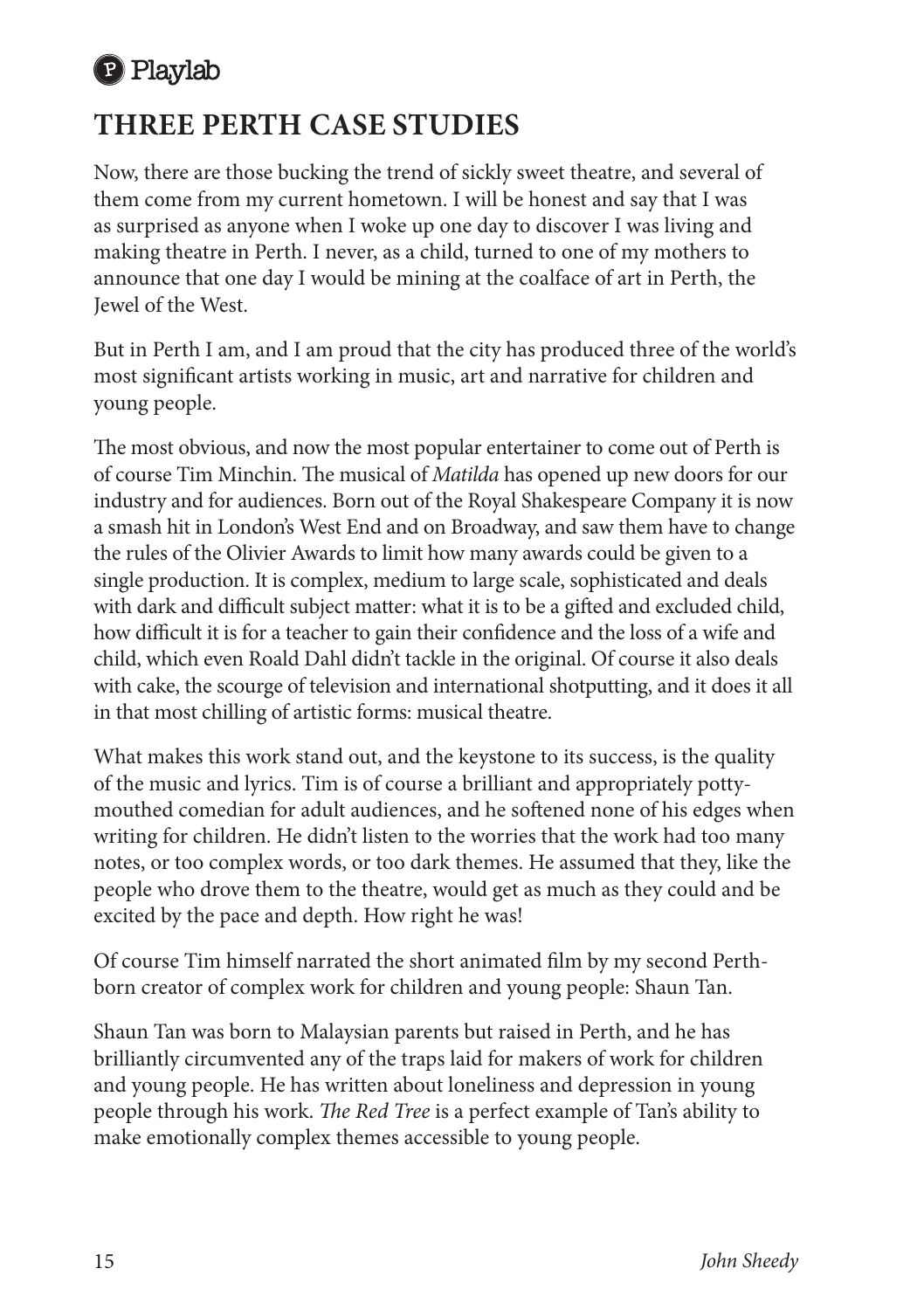In my opinion, though, after the Oscar-winning *The Lost Thing*, his masterpiece is *The Rabbits*, written with John Marsden. This haunting picture book tells the story of the Marsupials and the Rabbits, two cultures that clash and the colonisation of an indigenous community, it tackles huge themes including the stolen generation. The story presents clear and unsentimental empathy with indigenous cultures and provides a powerful study of a people and a land overwhelmed. But we are left with hope and with the question — what should happen now?

The third case study is Craig Silvey. Like the other two, he approaches the work like it is not for young people. The brilliance of *The Amber Amulet* is that it reads like a children's book but deals with subjects best understood by adults. *Jasper Jones*, on the other hand, is an adult book but deals with adolescence in a way that would make Holden Caulfield's toes curl. Not since Salinger has anyone distilled the teenage experience so exquisitely.

#### **RESILIENCE AND OUTCOMES**

What Tim Minchin, Shaun Tan and Craig Silvey have in common is their ability to deal with tough subjects in an engaging way.

One of the key purposes of theatre is for the community to gather together to work through, in the abstract or non-personal, how we feel about and deal with otherwise indigestible subjects: racism … religion … paedophilia … murder. Theatre allows us to experience these things and work them through whilst not in the passion of the real experience of the matter. It makes us stronger it allows us to build arguments and define beliefs. It gives us a safe space to share the experiences that would otherwise do damage. It builds resilience.

This is where we need to send in theatre makers to work like pediatricians:

To re-write the charter and guidance for pediatricians to apply to theatre workers, we need to provide:

- support for healthy and well balanced young people to prevent issues.
- • context and recognition for young people who are acutely or chronically suffering.
- support in the physical, mental, and emotional well-being of their parents, in every stage of development — in balance or in conflict.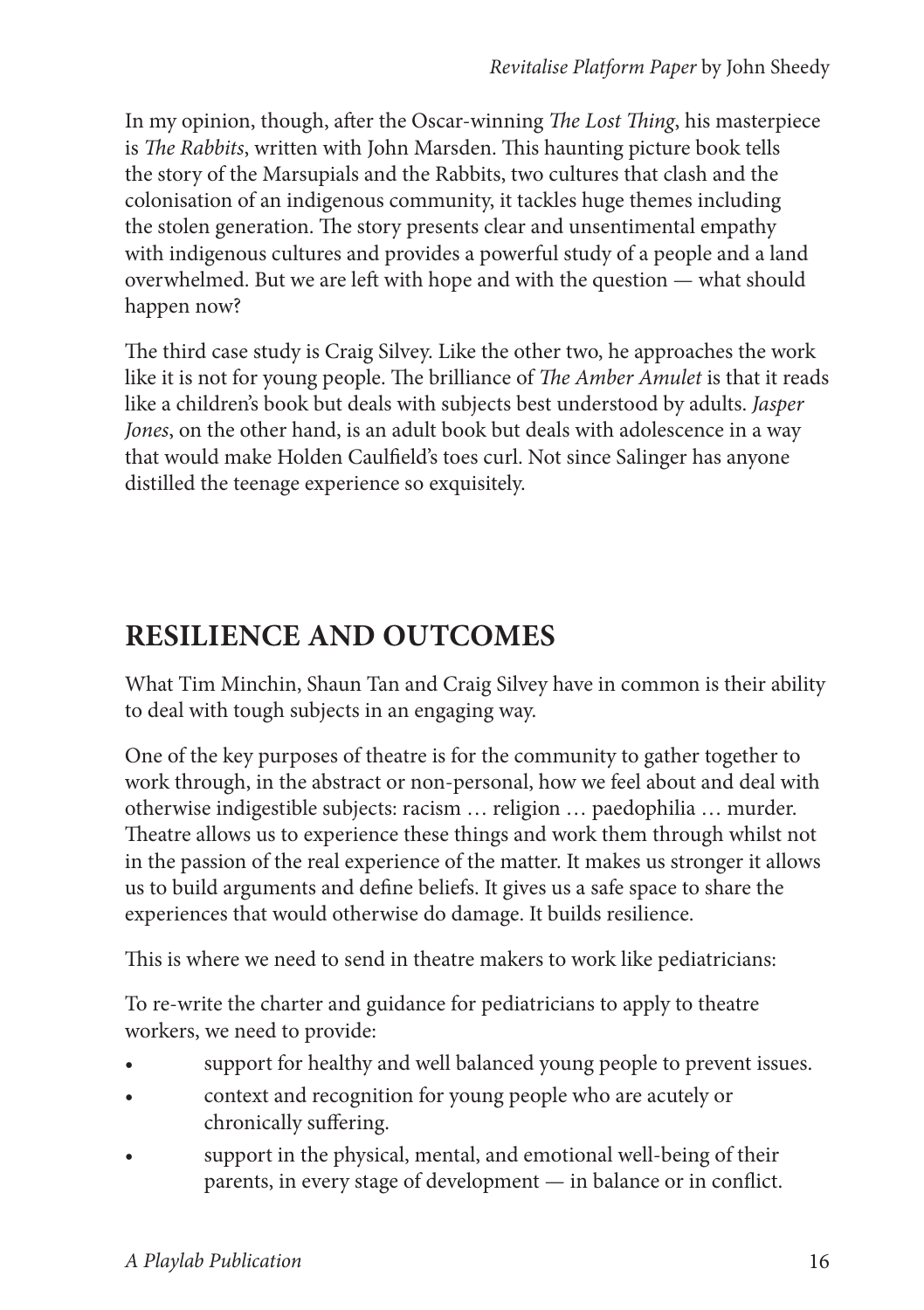

- reduce risks to healthy life.
- control contagious and dangerous ideas.
- foster healthy lifestyles
- ease the difficulties of children and adolescents.

Our priority areas as theatre-makers also mirror, in a non-clinical way, those of the pediatrician: we need to provide a safe space for young people to deal with:

- bigotry and prejudice
- things that happen to us beyond our control
- our own individuality in all forms
- traits, feelings, tendencies and physicalities which threaten to intensify through life
- the situations we find ourselves in.

Finally, our broader concerns as theatre-makers are almost, word for word, the same as pediatricians (actually I changed the words "children and adolescents" for the word "society"):

… the need to be concerned with the prevention, early detection, and management of other problems that affect our society, including:

- • behavioral difficulties
- developmental disorders
- functional problems
- • social stresses
- depression or anxiety disorders.

Our job is to develop resilience and health. That is a massive brief, but if we fail it, we have failed.

We are perfectly placed, here in Australia, to be world leaders in this world.

Our current crop of international arts festivals Directors are an international and well-travelled bunch, and one thing they agree on — indeed, arguably the ONLY thing they agree on  $\frac{1}{10}$  is that the current stand-up area of Australian arts work is the work for children and young people. Holloway, Sefton, Bertels and Ridge — aside from being a particularly unappealing firm of lawyers — have all gone on record talking about the international quality of Polyglot, Windmill, Barking Gecko, Arena, My Darling Patricia etc etc. This view is shared internationally.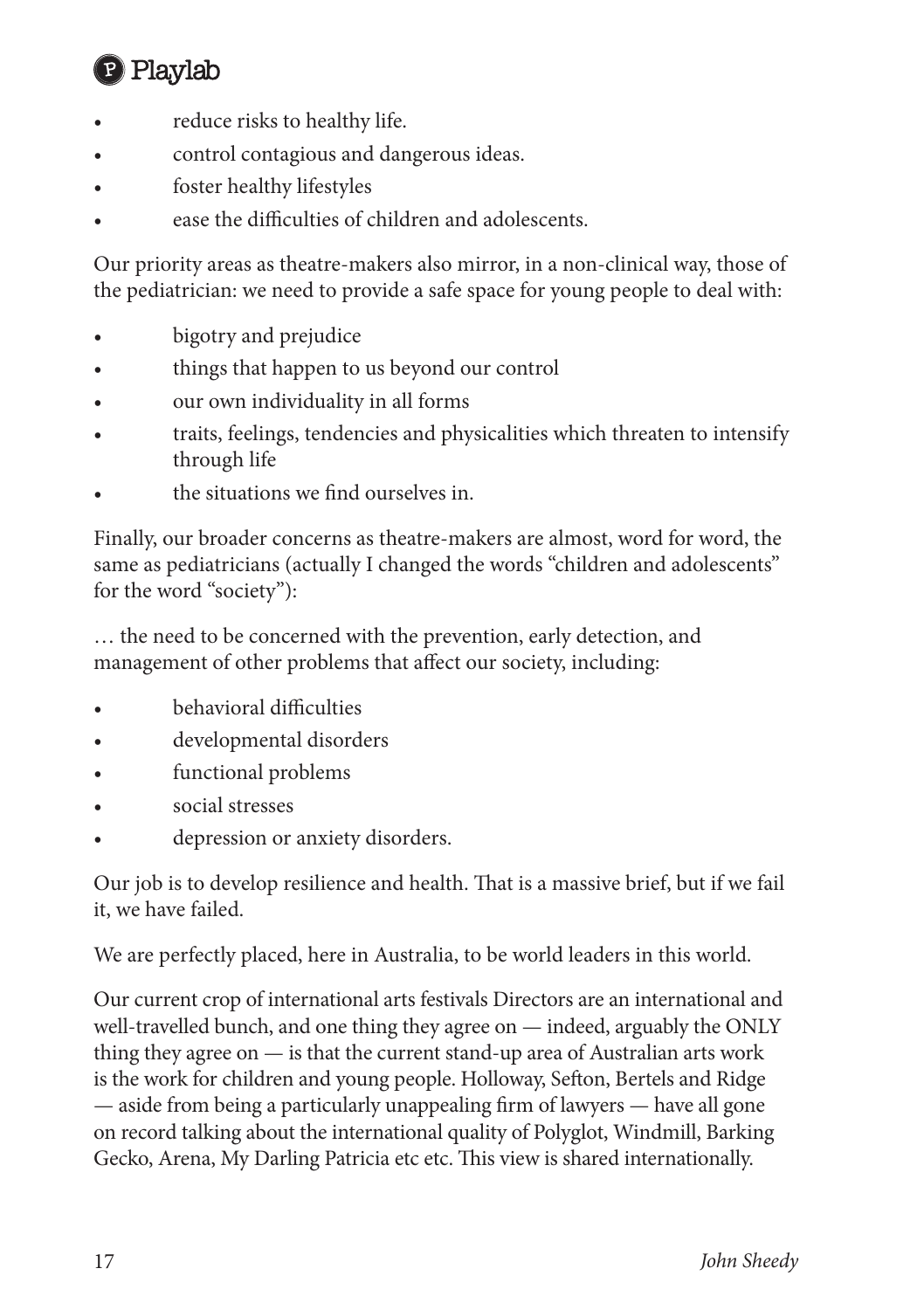#### **THE WORD TEENAGER NEVER HURT ANYONE**

And so we come to The Brilliant, Transitional World Of Teenagers.

Teenagers are a wonderful human innovation. Although they are often dismissed as a cultural invention of the post war years, all the evidence suggests otherwise. As Shakespeare and Virgil made clear in their plots, teenagers are not children or young adults — they are fundamentally different creatures, with a fresh and impetuous approach to the world.

Brain scans of modern teenagers show that during the second decade of life the brain is profoundly restructured into its uniquely complex final form. Admittedly, the teenager's brain can exhibit some quirky behavior during that decade but by its end teenagers have developed formidable powers of problem solving, creativity, self analysis, focus, ambition, communication and social flexibility. So it was the evolution of the teenagers that made us human, made us do all the wonderful things humans can do, and the same remains true today. Far from being an irritating transitional phase between childhood and adulthood, teenagers represent a life-stage unique to our species and absolutely essential for its success.

Teenagers, as we all know, tend to take risks. Parents don't like it, and the authorities don't like it, yet teenagers seem driven to do it all the same. Sometimes, terrible things happen as a result of teenage risk-taking, but very often they don't.

The truth is, though, that all that surrounds teenagers has changed profoundly in the last thirty years. The human mind has only recently had to evolve in a world of speeding cars, sexually transmitted diseases and potent psychoactive chemicals, and it is poorly equipped to cope with them, yet risk taking still serves as an important function. To be successful in life we have to take some risks and adolescence is when we learn what can go wrong, what can go right, and what it feels like to take a risk. Creativity and risk-taking are essential for human success and prosperity. They are not only important in the arts, but also the key to success in science, business and the development of civilized society.

So how do our teenagers of today navigate a world where they can download, upload, tweet, re-tweet, hashtag, snap chat, video chat, like, unlike, snap, edit, share photos, videos, sext, tumble, vine, grind and yo twenty four hours a day? And if that's not enough, our Australian teenagers also have to navigate what I believe is a toxic society, with too much store given to mean spirit, racism, ignorance.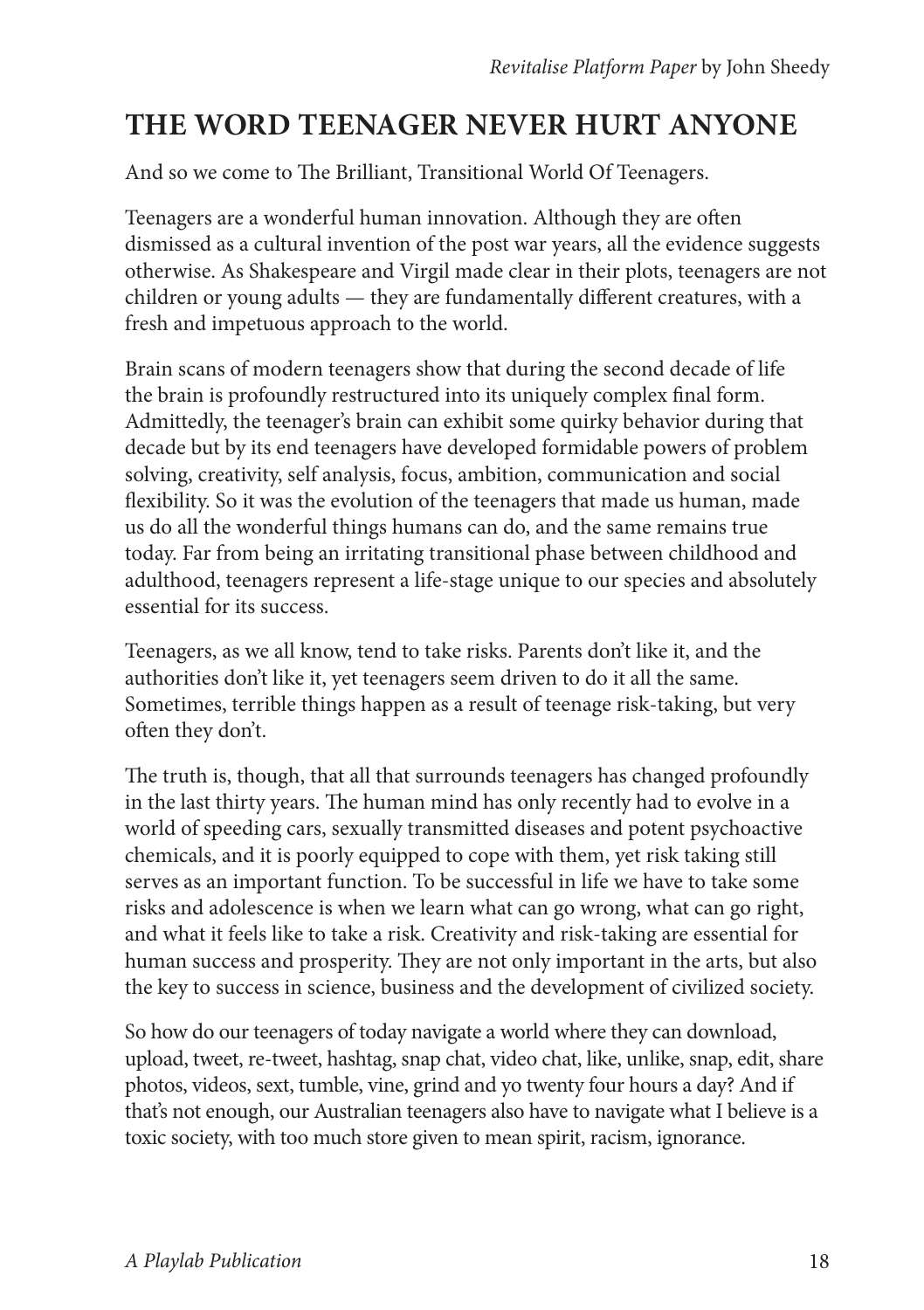

This is a hard thing to say, because people think Australia is doing so well, we've got so much wealth and education, we've got so many opportunities. And that is true; we have many children and families doing well but with the dramatic changes in our society in the last 20 - 30 years (I'm talking big picture here) there are many families who are finding it increasingly difficult with the kinds of demands they have on them. One in two marriages end in divorce, we have nearly a million children in Australia who are only living with one natural parent, often in a blended family situation. 20% of teenagers are dealing with some form of mental illness, which is a staggering statistic, since 1970 the incident of suicide in males between the ages of 15 to 19 has increased four fold, and on any given night in Australia there's something like 26,000 teenagers under the age of 18 who are homeless

So where does theatre fit into all of this …

Children's theatrical experiences always involve the active participation of adults. On one hand: the artist, who selects what appears on stage and how it appears. On the other: parents, family and teachers, who facilitate the contact of children with the theatre. Finally: organisations and actors who manage or give social recognition to the theatrical experience (critics, schedulers, festival and awards).

Adults have ever diminishing participation in the contemporary screen life (TV, Internet and gaming platforms) of children. Young people tend to choose what to consume directly, with little participation of their families.

These facts are part of a decline in the symbolic effectiveness of both the family and the school as central institutions of modernity, therefore in an era in which adults have abandoned essential tasks; drama possesses a unique value in that it can invoke active presence and convivial relations between adults and children.

Unlike some cultural products for children, or adults taking their place, theatre can offer diverse ways in which adults can be associated with them occupying a significant role in cultural transmission. Adults sharing their own artistic language — when they avoid pamphleteering or didacticism on stage — can help new generations build a symbolic framework. The search for meaning at the theatre becomes privileged, emotional, bodily and convivial.

We need to talk about Darren. We need to talk about Karen. Neither of them has the issues of Kevin, but the complexity of teenagers in the 21st Century is unimaginable to anyone who hasn't been one. The influences are incredible and pervasive. We all had bikes, with which we could cycle too far and on which we risked scuffed knees. The Internet can travel twice around the world before we can get our knee guards on, and is populated by every type of person, good and mainly — bad. The risks are mental not physical, but no less terrifying for that.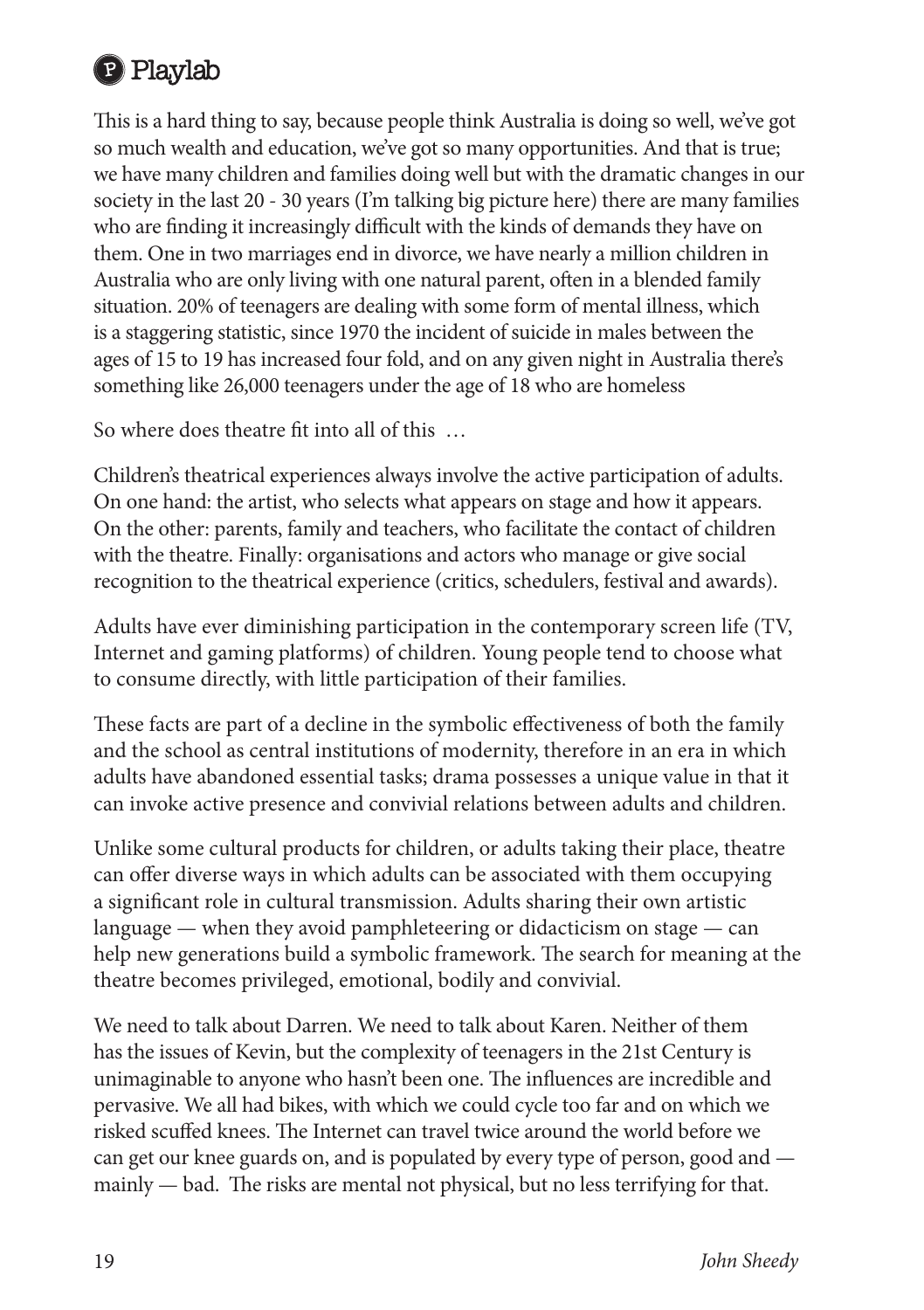Suzie Miller, a playwright and youth lawyer has been up close and personal not only with teenage criminal clients, but teens all over Australia when we travelled around doing research for *DIW* and *1507* — two plays produced by Barking Gecko Theatre company in collaboration with PIAF. Her take is this:

"In the astonishing teenage period of exponential growth, it is humbling to realise that the teenage psych is at once thoughtful and wise while also being vulnerable and fragile — indeed perhaps because it is thoughtful and wise because of those last two elements!

Having realised that those who trod the path before them do not fully understand the ever-changing digital, fluid, interweaved lives they grapple with, they have reinvented what matters and what impacts upon them. Gone are categories of gender as previous generations defined them, gone are generalist rules about morality, race, working lives, and class — gone too are the deeply held 'principles' that previous generations thought were unquestionable.

What replaces these things is an outwardly loud and digitally active teenager who is nevertheless part of a quietly questioning, thoughtful community who while not trusting the world do trust themselves, and while not ever being able to 'have it all' know how to self-define. Their lives offer them profound connected-ness and also profound loneliness. They are brave for engaging with this new world, to endeavor to discover solutions to problems that didn't even exist a decade ago. They must contemplate a life of consultant employment and 70% of the jobs they will work in over the next decades have not yet even been invented!

What extraordinary resources they need to be able to navigate this. When this level of sophistication is revealed and played out alongside their very youthfulness, it is astonishing what we can learn from them. While teens have always had a world and language of their own, it has never been as true as it is now. Australian teenagers ask for wisdom and when they don't find it from the generations they engage with they discover it online, from each other and in various pockets that are unlikely sources. Never has growth of mind been at such a multi-platformed level and such an accelerated rate".

One of our jobs is to help young people see good from bad, right from wrong, fake from real.

We have been massively lowballing our ask, and what we should give in return.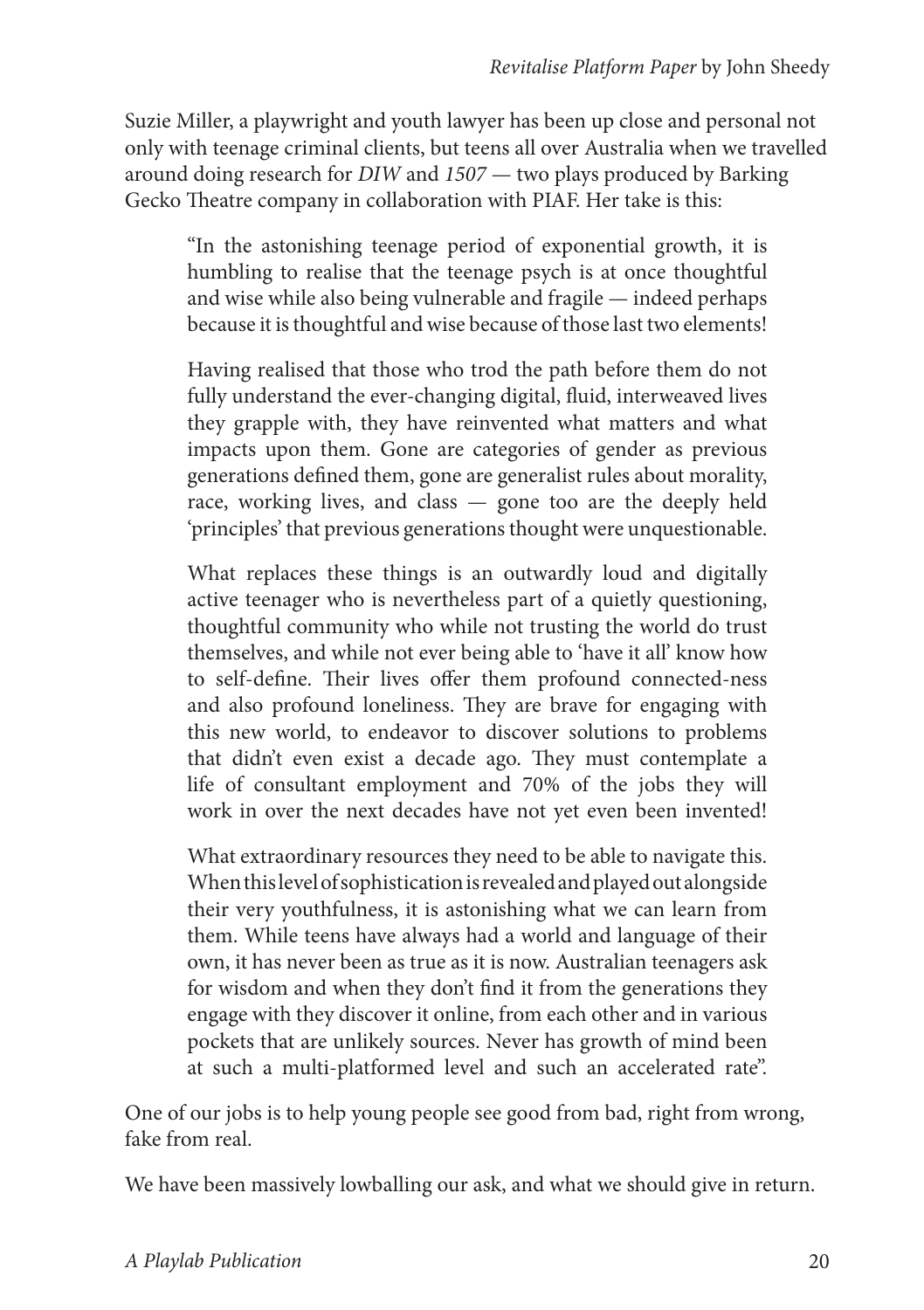

#### **WHAT SHOULD YOU DEMAND; WHAT DO WE NEED?**

One of the best circus shows I ever saw was *Smaller, Poorer, Cheaper* by Acrobat. The show was a manifesto for a simpler life, made when the Directors of the company, realised that each show they made needed to be larger with higher quality production and more expensive than the previous. They woke up one day and simply said "stop". The result was four people on stage wearing nothing (in Europe they wore pants!), and performing stripped back circus — literally — that formed the basis of the circus scene in Australia today, the beautiful simplicity of Circa, Dislocate and Casis.

If the majority of children's theatre in the world adopted the *Smaller, Poorer, Cheaper* approach, it would cease to be visible to the naked eye. So much of it has been reduced to three people onstage using poor-theatre techniques to bring a children's book to life. The only way to get a large cast and high production values is to create a show called "*Walking With Dorothy's Thirteen Story Gruffalo*, by Cirque du Wiggle".

Too often, work for children and young people is tokenistic within wider programming, and we need to take responsibility for that. Only by making extraordinary and compelling and unmissable theatre can we demand our place on the best stages and therefore create work for the largest possible audience.

We are not ticking a box, we are building a castle.

Building a sandcastle on stage requires far more than sand: children's dreams blow away with the morning dew, but when we put them on stage they have to seem as light as gossamer, but they need to resist the unpredictable force that is an actor in full flow, and the entirely predictable force that is a stage crew and a tour van at 9pm on a Saturday night. To seem light but be resilient takes resources. Unless you are going to say to Barry Kosky and Baz Luhrman that a few lights, three actors and stock characterisations are all you need to create magic realism, don't say it to me. That said, if you are going to say it to them, can I watch?

In children's theatre we have traditionally been humble, we've accepted the tennet that doing something is better than doing nothing, that one children's work on the main stage of a theatre in a year's worth of provision is enough, that as long as either Christmas or Easter sees a major work for families we are covering it.

That needs to change.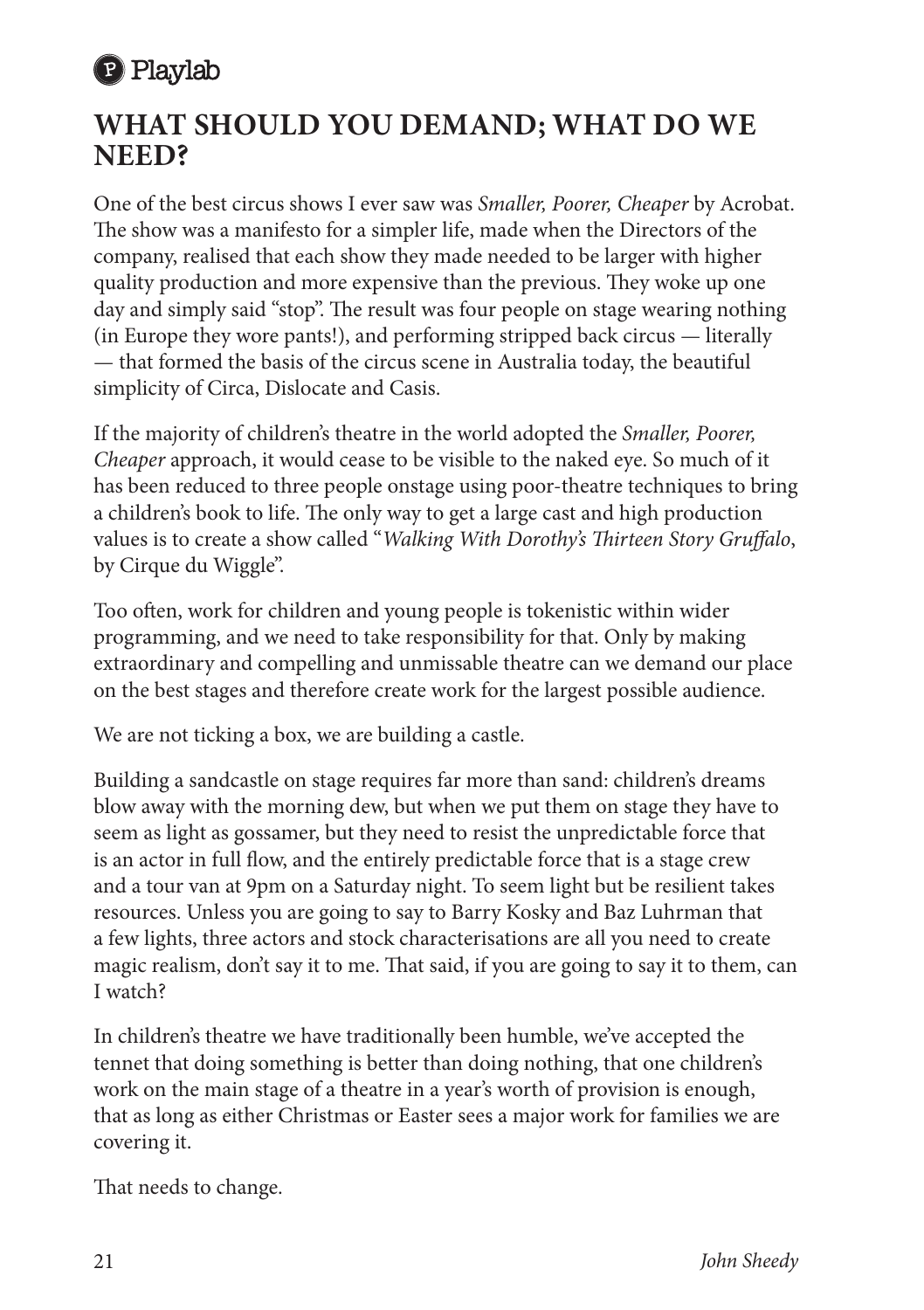Warmth and generosity is in too short supply in Australia in 2015. We've become mean, and we need a space where we can dream. We need to, for a moment, request change, create change, demand change. We need to explore the possibilities of a better country.

We are the only country in the world which is also an island, and so travel is vitally important, but we have become phobic about it. When we talk about boats arriving, our first association is with illegal immigrants and detention centres. We had a drawing session for children after a performance of *Pondlife McGurk* recently, and children were asked to draw something from the play, which ends at an airport, and a six year old boy drew a plane with flames coming out of it and wrote MH17 on the side.

Our job in theatre for children and young people is to be a force for good, to create the spaces and the works that will allow the emerging generation to do better than we are doing. There has never been a more important time for us to be good at this. The world needs to demand it and we need to supply it. We need a new set of contracts around this, but first we need to think big, dream of a better future and deliver great theatre that contributes to making a better world.

We have not yet succeeded in making the true case for theatre for the young. Whilst people still think of it as a live-space nanny, we have not succeeded. Whilst people believe it is for the sake of the future of the arts, we have not succeeded, and whilst it is something that middle-class parents do out of guilt we have failed dramatically.

Currently we argue convincingly for two types of theatre for children: theatre as process and theatre as entertainment.

Theatre as process is argued in terms of core competencies, skills, curriculum links. Theatre in education, whilst waning somewhat and not well funded, is still argued for by a generation of teachers who experienced it's golden age.

The system is set up to make theatre as entertainment a success: television tie-ins, known names, book adaptations. Familiarity and the ability to give a guaranteed sugar hit will always keep it in the mix.

The challenge we have is to argue theatre as art and theatre as space for social change. Theatre as art actually has the best hit-rate with early years, due to the lack of expectation of verbal element. Polyglot's *How High The Sky*, Arena's *The House Of Dreaming*, *Oogly Boogly* or Fevered Sleep's *Brilliant* all gave visual, sense-stimulating experiences which made everyone glad to be alive and allowed us to see the world in a clearer way. Remembering our childhoods, it